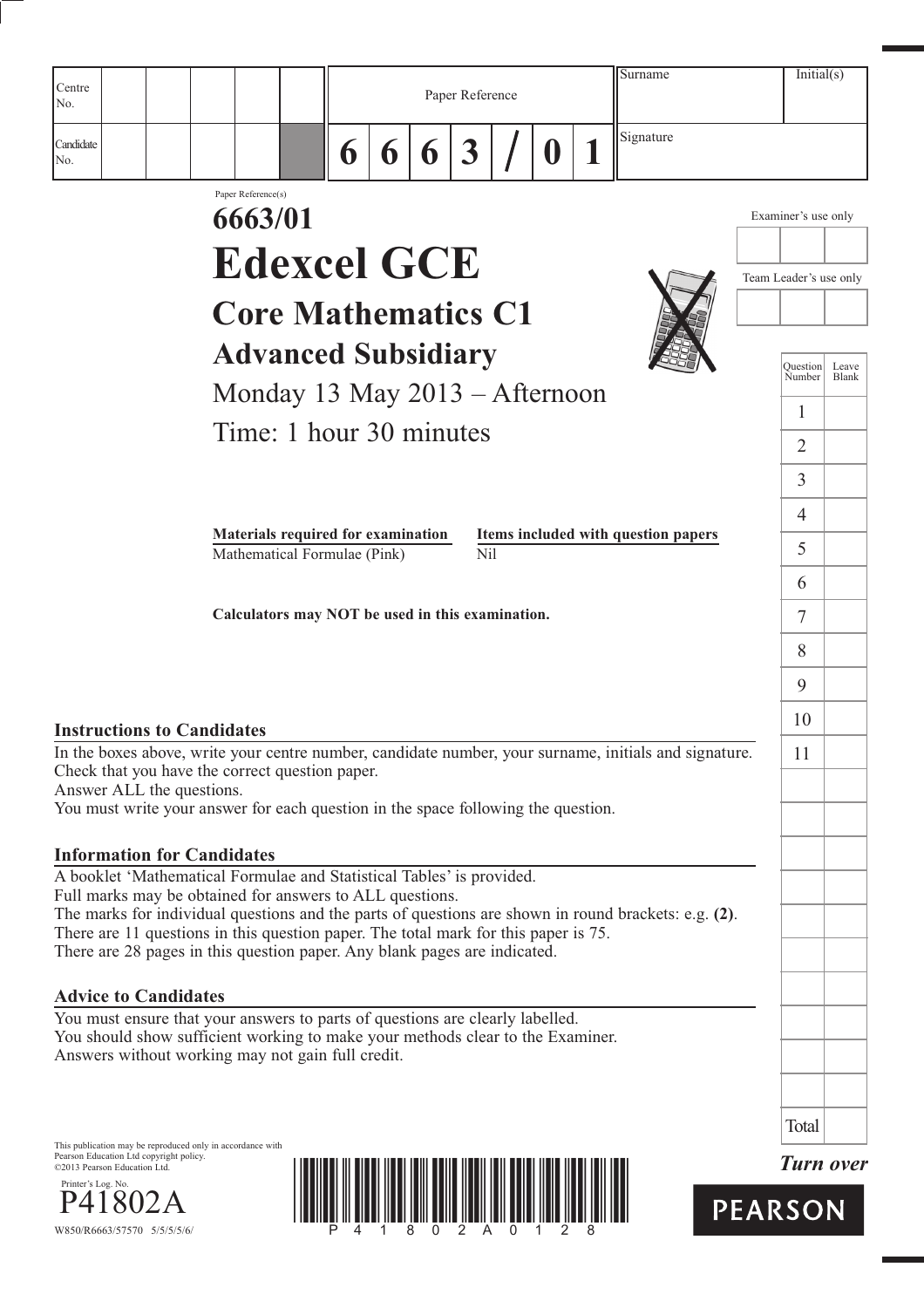| Simplify<br>1.<br>$\frac{7 + \sqrt{5}}{\sqrt{5 - 1}}$                        |                 |
|------------------------------------------------------------------------------|-----------------|
| giving your answer in the form $a + b\sqrt{5}$ , where a and b are integers. | (4)             |
|                                                                              |                 |
|                                                                              |                 |
|                                                                              |                 |
|                                                                              |                 |
|                                                                              |                 |
|                                                                              |                 |
|                                                                              |                 |
|                                                                              |                 |
|                                                                              |                 |
|                                                                              |                 |
|                                                                              |                 |
|                                                                              |                 |
|                                                                              |                 |
|                                                                              |                 |
|                                                                              |                 |
|                                                                              |                 |
|                                                                              |                 |
|                                                                              |                 |
|                                                                              | $ {\mathrm Q}1$ |
|                                                                              | (Total 4 marks) |

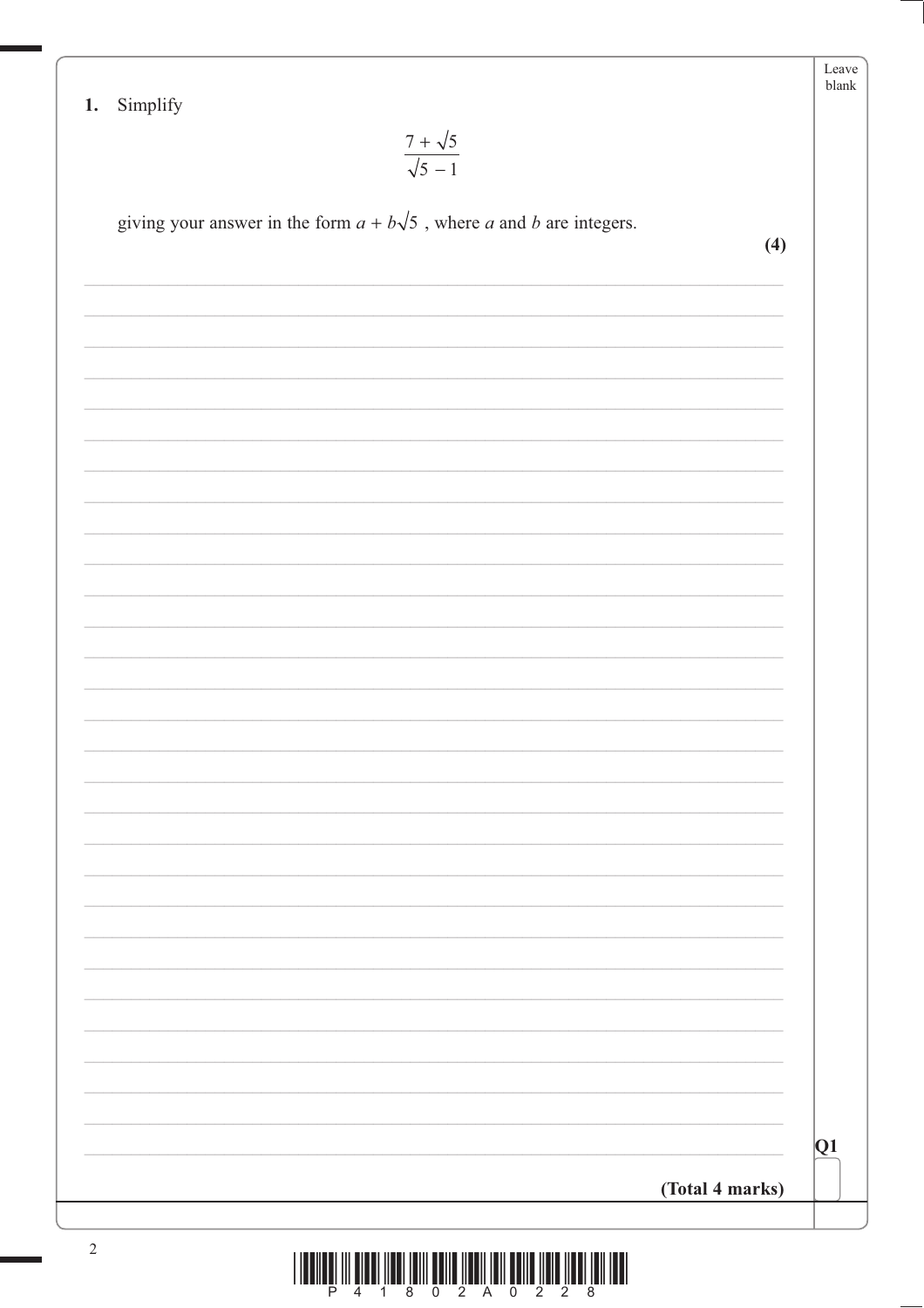| ian |
|-----|

| ing |
|-----|
|     |

 $\int \left(10x^4 - 4x - \frac{3}{\sqrt{x}}\right) dx$ 

giving each term in its simplest form.

 $(4)$ 

|                                                                                                               |                 | Q2             |
|---------------------------------------------------------------------------------------------------------------|-----------------|----------------|
|                                                                                                               |                 |                |
|                                                                                                               | (Total 4 marks) |                |
| , 111 - 212 - 213 - 214 - 215 - 216 - 217 - 218 - 219 - 210 - 211 - 212 - 213 - 214 - 215 - 216 - 217 - 228 - |                 | $\mathfrak{Z}$ |

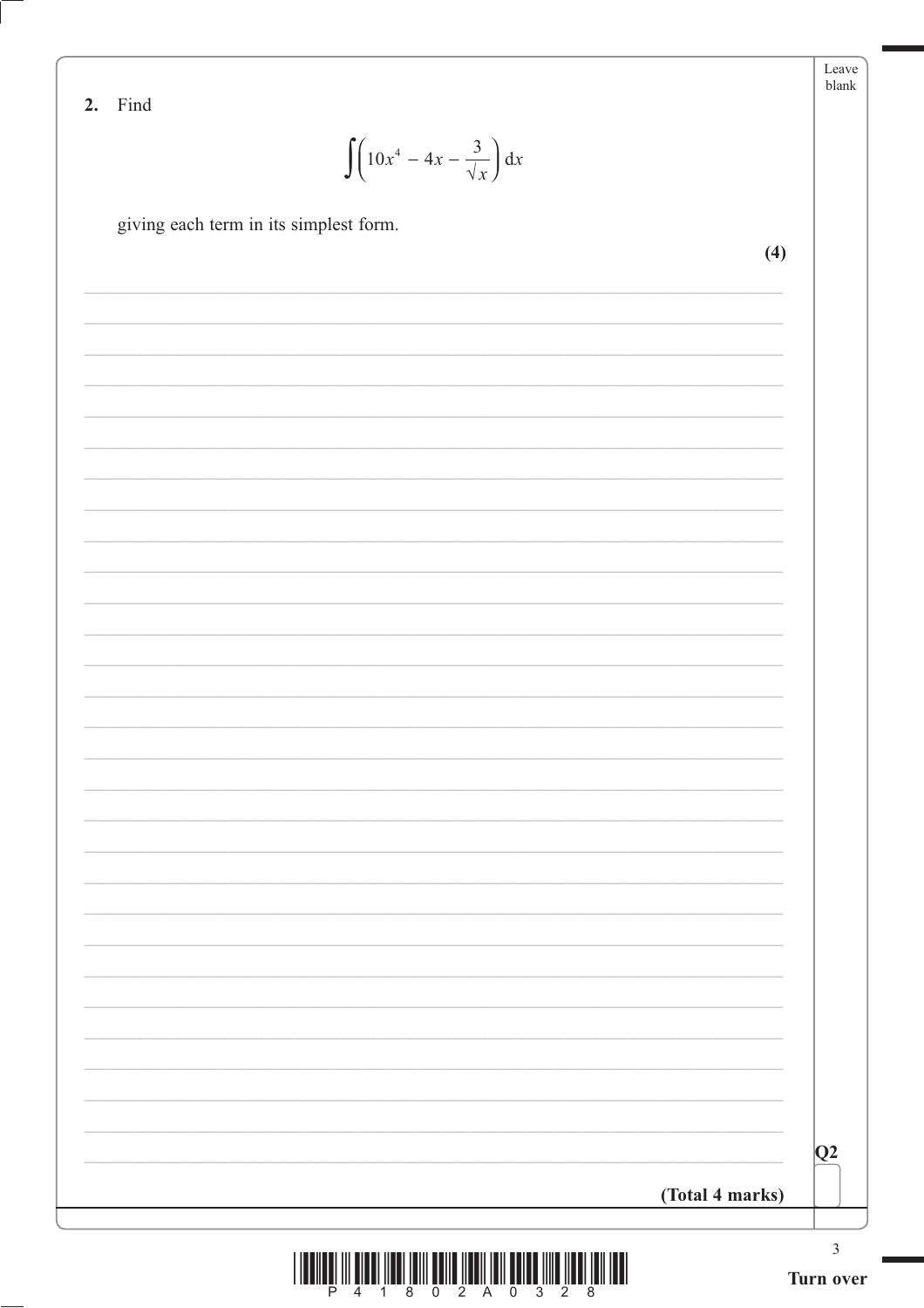|                                                         |     | Leave<br>$b$ lank |
|---------------------------------------------------------|-----|-------------------|
|                                                         |     |                   |
| 3. (a) Find the value of $8^{\frac{5}{3}}$              |     |                   |
|                                                         | (2) |                   |
|                                                         |     |                   |
| $\left(2x^{\frac{1}{2}}\right)^3$<br>(b) Simplify fully |     |                   |
| $4x^2$                                                  |     |                   |
|                                                         | (3) |                   |
|                                                         |     |                   |
|                                                         |     |                   |
|                                                         |     |                   |
|                                                         |     |                   |
|                                                         |     |                   |
|                                                         |     |                   |
|                                                         |     |                   |
|                                                         |     |                   |
|                                                         |     |                   |
|                                                         |     |                   |
|                                                         |     |                   |
|                                                         |     |                   |
|                                                         |     |                   |
|                                                         |     |                   |
|                                                         |     |                   |
|                                                         |     |                   |
|                                                         |     |                   |
|                                                         |     |                   |
|                                                         |     |                   |
|                                                         |     |                   |
|                                                         |     |                   |
|                                                         |     |                   |
|                                                         |     |                   |
|                                                         |     |                   |
|                                                         |     |                   |
|                                                         |     |                   |
|                                                         |     |                   |
|                                                         |     |                   |
|                                                         |     |                   |
|                                                         |     |                   |
|                                                         |     |                   |
|                                                         |     |                   |
|                                                         |     |                   |
|                                                         |     |                   |
|                                                         |     |                   |
|                                                         |     |                   |
|                                                         |     |                   |

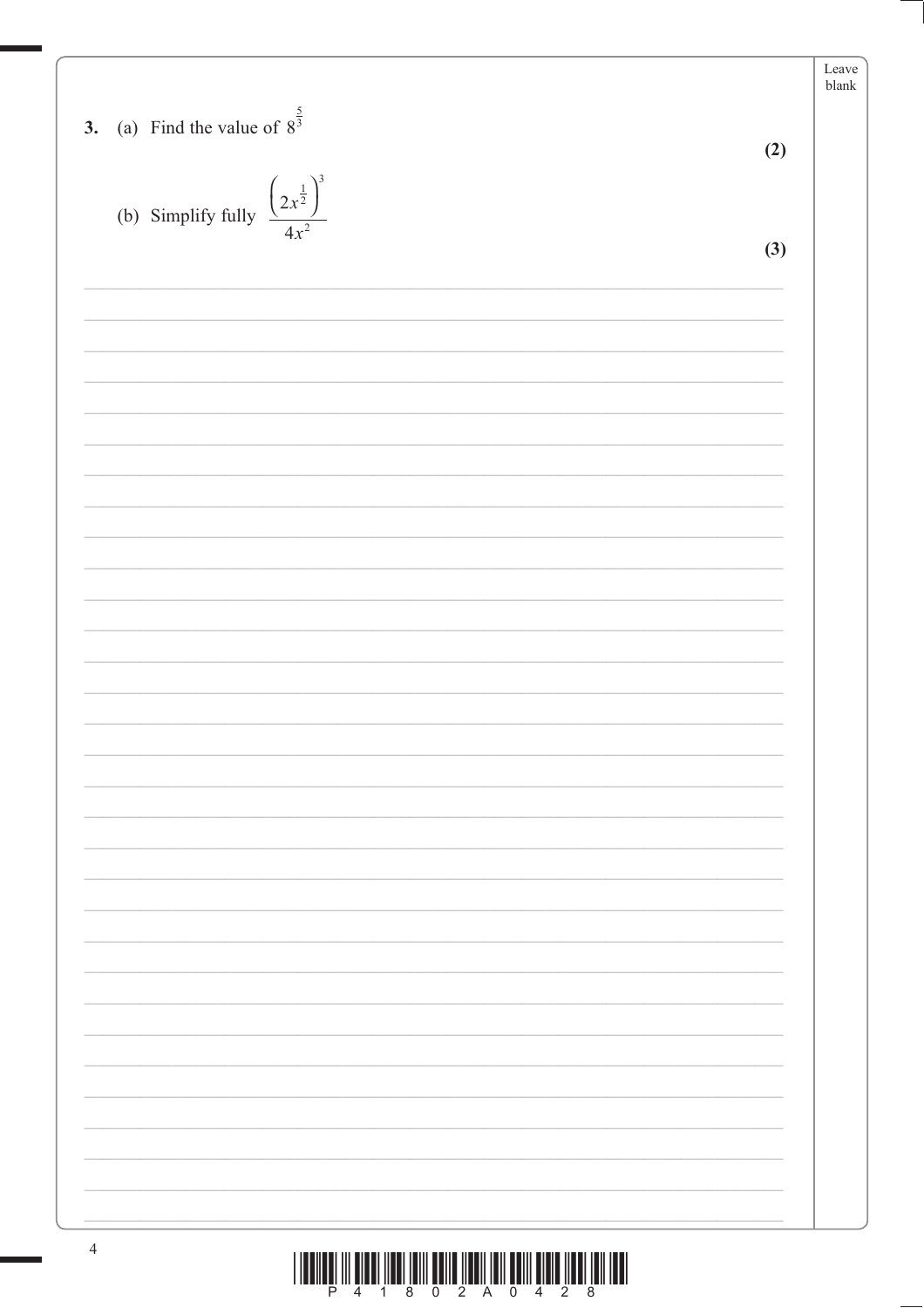| <b>Question 3 continued</b>                                                         | Leave<br>$b$ lank |
|-------------------------------------------------------------------------------------|-------------------|
|                                                                                     |                   |
|                                                                                     |                   |
|                                                                                     |                   |
|                                                                                     |                   |
|                                                                                     |                   |
|                                                                                     |                   |
|                                                                                     |                   |
|                                                                                     |                   |
|                                                                                     |                   |
|                                                                                     |                   |
|                                                                                     |                   |
|                                                                                     |                   |
|                                                                                     |                   |
|                                                                                     |                   |
|                                                                                     |                   |
|                                                                                     |                   |
|                                                                                     |                   |
|                                                                                     | $\overline{Q}3$   |
| (Total 5 marks)                                                                     |                   |
| 1.10011001.111.010101.11001.10111.00110.110011.1011.0011.0011.011.011.011.1001.1001 | $\mathfrak{S}$    |

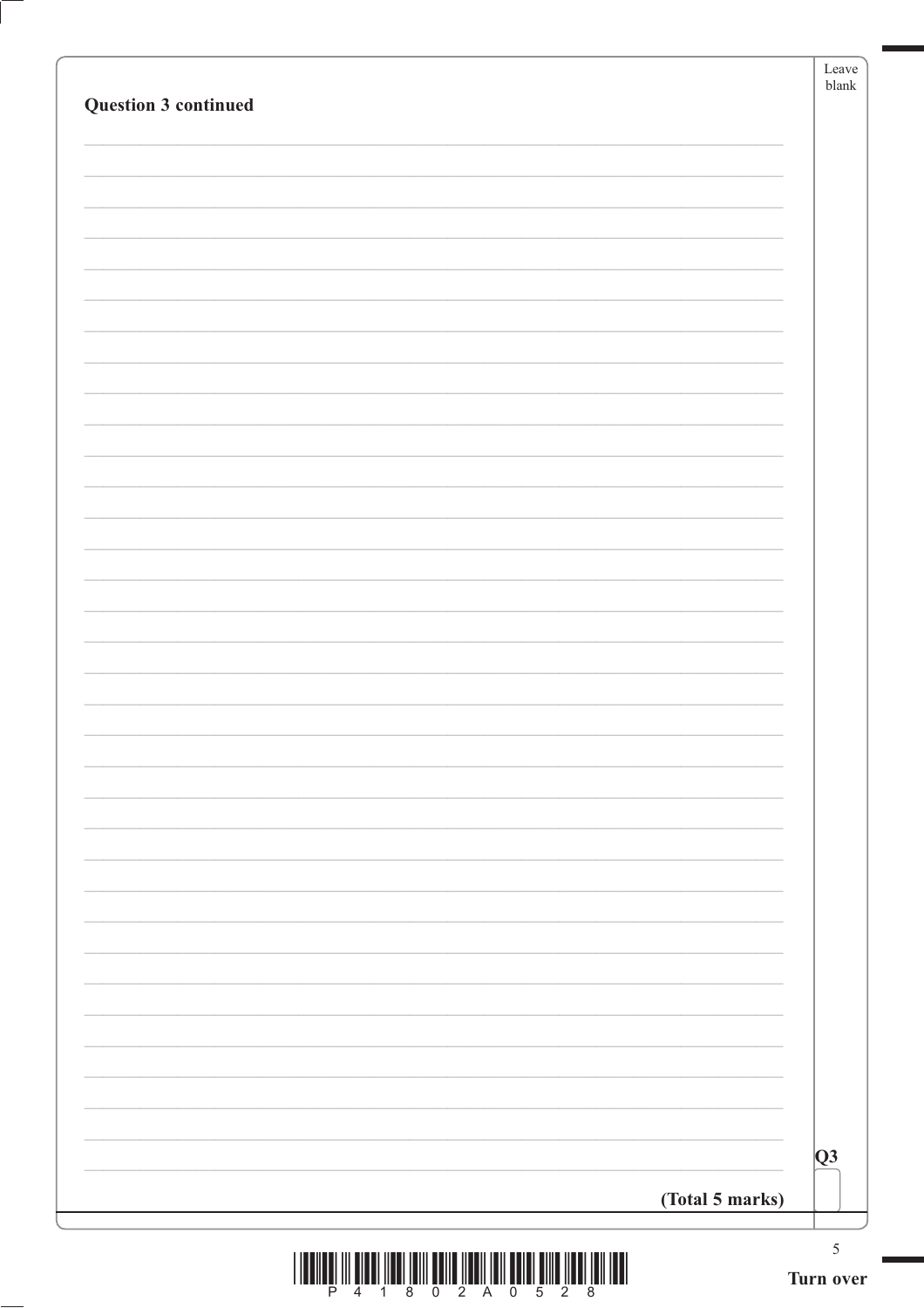4. A sequence  $a_1, a_2, a_3, \dots$  is defined by

$$
a_1 = 4
$$
  
\n
$$
a_{n+1} = k(a_n + 2), \quad \text{for } n \ge 1
$$

where  $k$  is a constant.

(a) Find an expression for  $a_2$  in terms of k.

Given that 
$$
\sum_{i=1}^{3} a_i = 2,
$$

(b) find the two possible values of  $k$ .

 $(6)$ 

 $(1)$ 

Leave blank

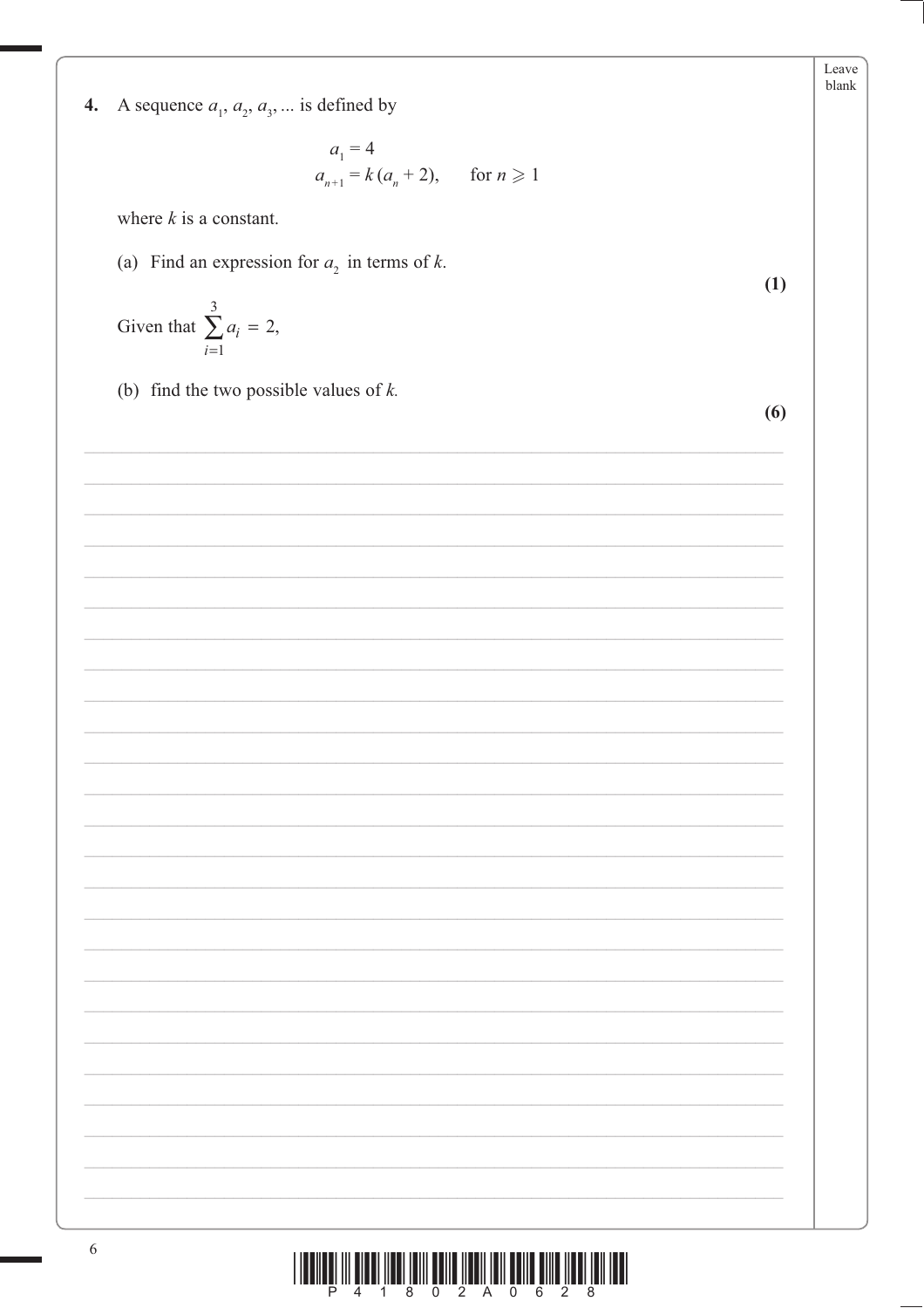| <b>Question 4 continued</b> | Leave<br>$b$ lank |
|-----------------------------|-------------------|
|                             |                   |
|                             |                   |
|                             |                   |
|                             |                   |
|                             |                   |
|                             |                   |
|                             |                   |
|                             |                   |
|                             |                   |
|                             |                   |
|                             |                   |
|                             |                   |
|                             |                   |
|                             |                   |
|                             |                   |
|                             |                   |
|                             |                   |
|                             |                   |
|                             |                   |
|                             |                   |
|                             |                   |
|                             |                   |
|                             |                   |
|                             |                   |
|                             |                   |
|                             |                   |
|                             |                   |
|                             |                   |
|                             | $ Q_4 $           |
| (Total 7 marks)             |                   |

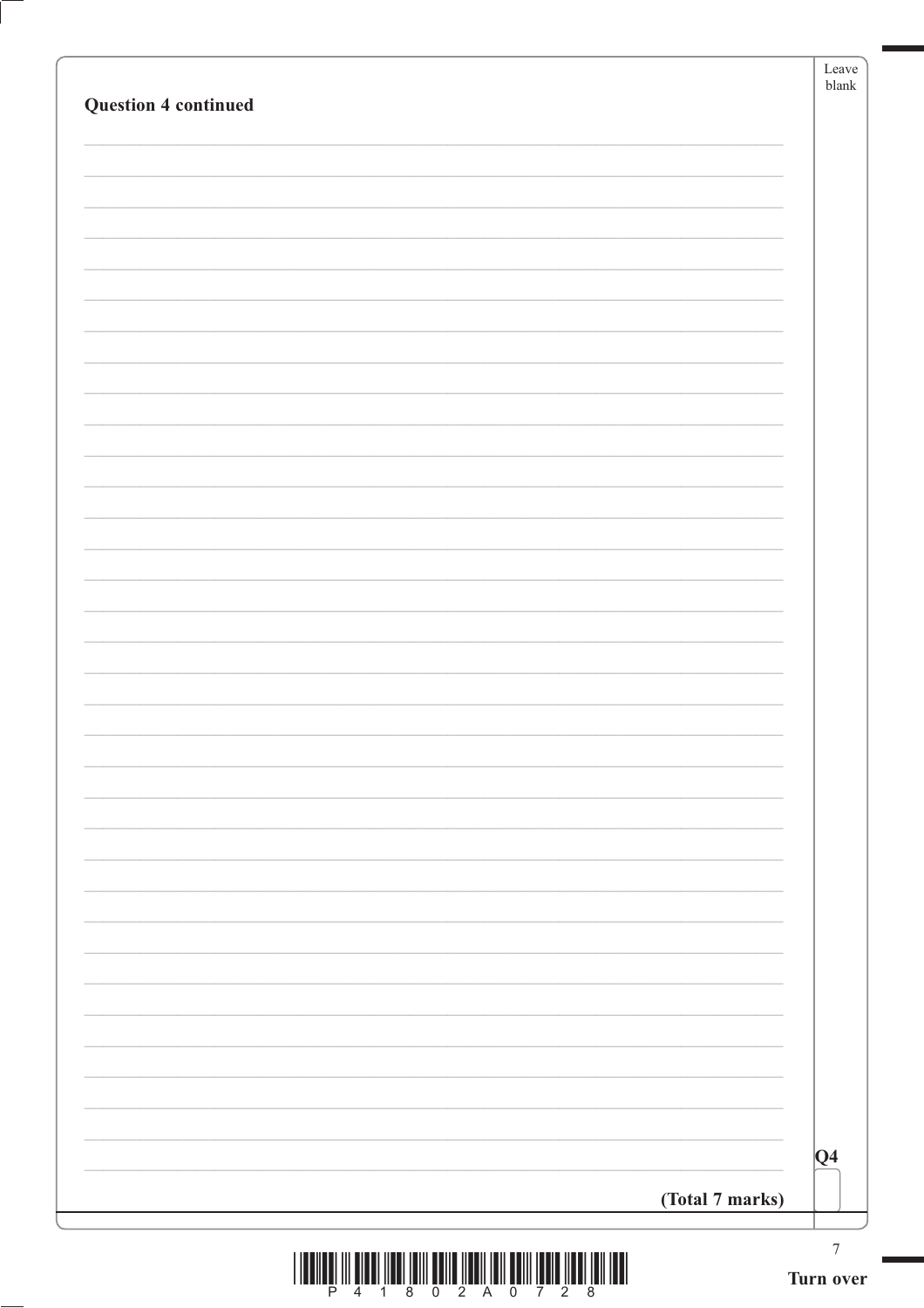|    |                                         | Leave<br>${\tt blank}$ |
|----|-----------------------------------------|------------------------|
| 5. | Find the set of values of $x$ for which |                        |
|    | (a) $2(3x+4) > 1-x$                     |                        |
|    | (2)                                     |                        |
|    |                                         |                        |
|    | (b) $3x^2 + 8x - 3 < 0$<br>(4)          |                        |
|    |                                         |                        |
|    |                                         |                        |
|    |                                         |                        |
|    |                                         |                        |
|    |                                         |                        |
|    |                                         |                        |
|    |                                         |                        |
|    |                                         |                        |
|    |                                         |                        |
|    |                                         |                        |
|    |                                         |                        |
|    |                                         |                        |
|    |                                         |                        |
|    |                                         |                        |
|    |                                         |                        |
|    |                                         |                        |
|    |                                         |                        |
|    |                                         |                        |
|    |                                         |                        |
|    |                                         |                        |
|    |                                         |                        |
|    |                                         |                        |
|    |                                         |                        |
|    |                                         |                        |
|    |                                         |                        |
|    |                                         |                        |
|    |                                         |                        |
|    |                                         |                        |
|    |                                         |                        |
|    |                                         |                        |
|    |                                         |                        |
|    |                                         |                        |
|    |                                         |                        |
|    |                                         |                        |

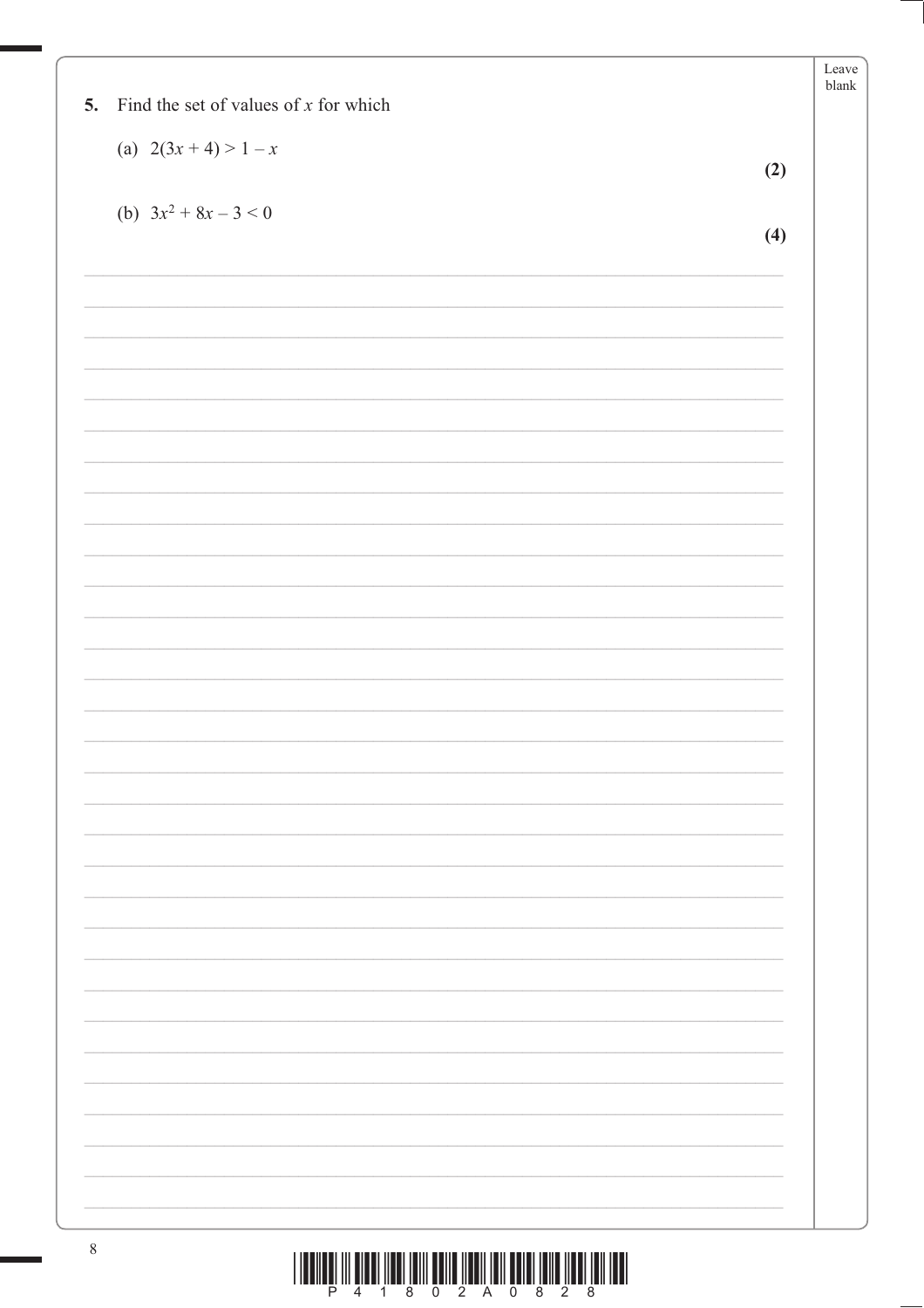| <b>Question 5 continued</b> | Leave<br>${\tt blank}$ |
|-----------------------------|------------------------|
|                             |                        |
|                             |                        |
|                             |                        |
|                             |                        |
|                             |                        |
|                             |                        |
|                             |                        |
|                             |                        |
|                             |                        |
|                             |                        |
|                             |                        |
|                             |                        |
|                             |                        |
|                             |                        |
|                             |                        |
|                             |                        |
|                             |                        |
|                             |                        |
|                             |                        |
|                             |                        |
|                             |                        |
|                             | Q5                     |
| (Total 6 marks)             |                        |
|                             | $\overline{9}$         |

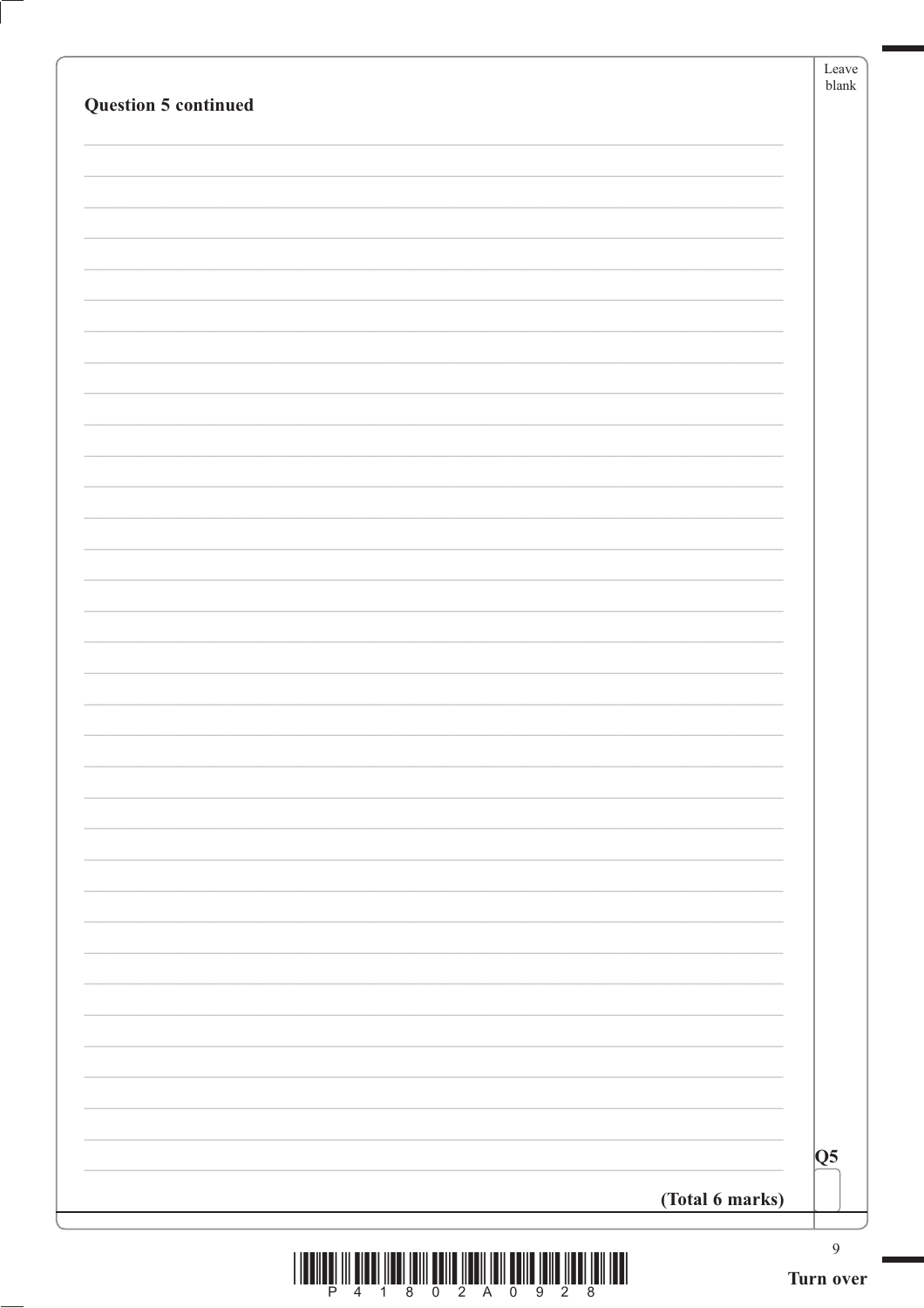| The straight line $L_1$ passes through the points (-1, 3) and (11, 12).<br>6. |     | Leave<br>blank |
|-------------------------------------------------------------------------------|-----|----------------|
| (a) Find an equation for $L_1$ in the form $ax + by + c = 0$ ,                |     |                |
|                                                                               |     |                |
| where $a, b$ and $c$ are integers.                                            | (4) |                |
| The line $L_2$ has equation $3y + 4x - 30 = 0$ .                              |     |                |
| (b) Find the coordinates of the point of intersection of $L_1$ and $L_2$ .    | (3) |                |
|                                                                               |     |                |
|                                                                               |     |                |
|                                                                               |     |                |
|                                                                               |     |                |
|                                                                               |     |                |
|                                                                               |     |                |
|                                                                               |     |                |
|                                                                               |     |                |
|                                                                               |     |                |
|                                                                               |     |                |
|                                                                               |     |                |
|                                                                               |     |                |
|                                                                               |     |                |
|                                                                               |     |                |
|                                                                               |     |                |
|                                                                               |     |                |
|                                                                               |     |                |
|                                                                               |     |                |
|                                                                               |     |                |
|                                                                               |     |                |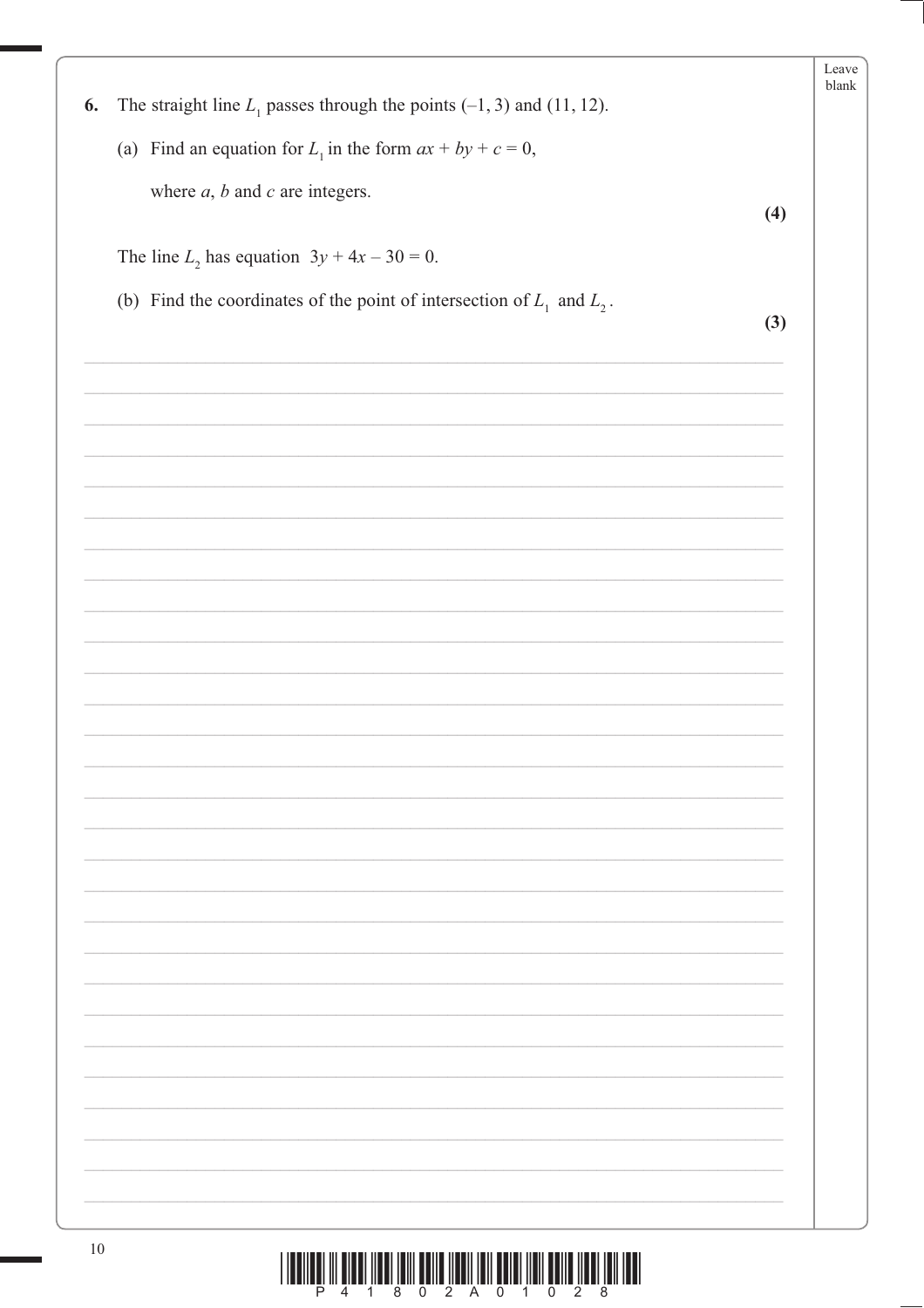|                                                                                                | Leave<br>$b$ lank |
|------------------------------------------------------------------------------------------------|-------------------|
| Question 6 continued                                                                           |                   |
|                                                                                                |                   |
|                                                                                                |                   |
|                                                                                                |                   |
|                                                                                                |                   |
|                                                                                                |                   |
|                                                                                                |                   |
|                                                                                                |                   |
|                                                                                                |                   |
|                                                                                                |                   |
|                                                                                                |                   |
|                                                                                                |                   |
|                                                                                                |                   |
|                                                                                                |                   |
|                                                                                                |                   |
|                                                                                                |                   |
|                                                                                                |                   |
|                                                                                                |                   |
|                                                                                                |                   |
|                                                                                                |                   |
|                                                                                                |                   |
|                                                                                                |                   |
|                                                                                                |                   |
|                                                                                                |                   |
|                                                                                                |                   |
|                                                                                                |                   |
|                                                                                                |                   |
|                                                                                                |                   |
|                                                                                                |                   |
|                                                                                                |                   |
|                                                                                                |                   |
|                                                                                                |                   |
|                                                                                                |                   |
|                                                                                                |                   |
|                                                                                                |                   |
|                                                                                                |                   |
|                                                                                                | Q6                |
| (Total 7 marks)                                                                                |                   |
|                                                                                                |                   |
| -----------------------<br>计计算 医神经炎<br>.<br><b>HERE</b><br><b>JED 1</b><br>- 111 - 1<br>.<br>. | $11\,$            |

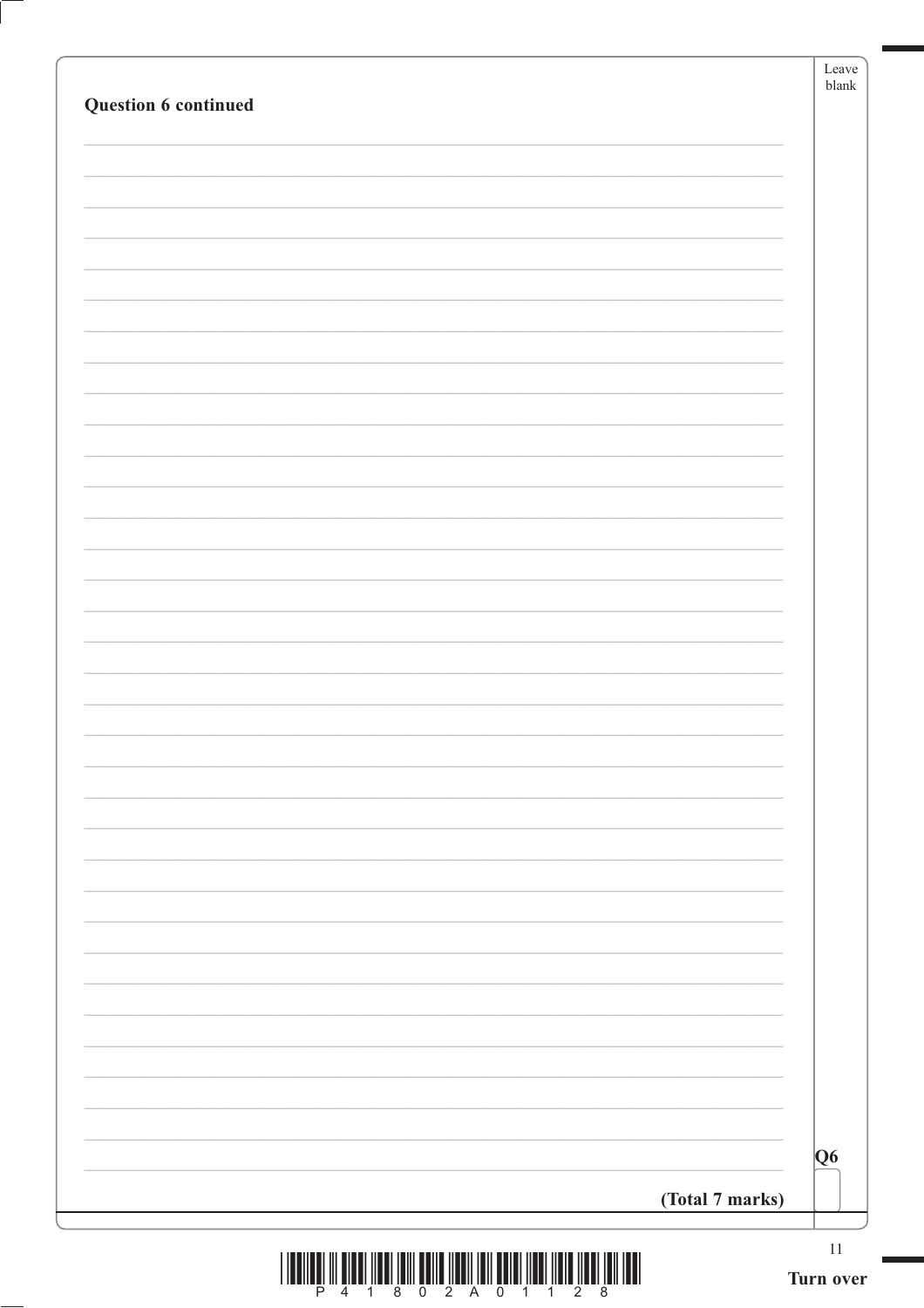|    |                                                                                                                                                                                  | Leave<br>blank |
|----|----------------------------------------------------------------------------------------------------------------------------------------------------------------------------------|----------------|
| 7. | A company, which is making 200 mobile phones each week, plans to increase its<br>production.                                                                                     |                |
|    | The number of mobile phones produced is to be increased by 20 each week from 200 in<br>week 1 to 220 in week 2, to 240 in week 3 and so on, until it is producing 600 in week N. |                |
|    | (a) Find the value of $N$ .                                                                                                                                                      |                |
|    | (2)                                                                                                                                                                              |                |
|    | The company then plans to continue to make 600 mobile phones each week.                                                                                                          |                |
|    | (b) Find the total number of mobile phones that will be made in the first 52 weeks starting<br>from and including week 1.                                                        |                |
|    | (5)                                                                                                                                                                              |                |
|    |                                                                                                                                                                                  |                |
|    |                                                                                                                                                                                  |                |
|    |                                                                                                                                                                                  |                |
|    |                                                                                                                                                                                  |                |
|    |                                                                                                                                                                                  |                |
|    |                                                                                                                                                                                  |                |
|    |                                                                                                                                                                                  |                |
|    |                                                                                                                                                                                  |                |
|    |                                                                                                                                                                                  |                |
|    |                                                                                                                                                                                  |                |
|    |                                                                                                                                                                                  |                |
|    |                                                                                                                                                                                  |                |
|    |                                                                                                                                                                                  |                |
|    |                                                                                                                                                                                  |                |
|    |                                                                                                                                                                                  |                |
|    |                                                                                                                                                                                  |                |
|    |                                                                                                                                                                                  |                |
|    |                                                                                                                                                                                  |                |
|    |                                                                                                                                                                                  |                |
|    |                                                                                                                                                                                  |                |
|    |                                                                                                                                                                                  |                |

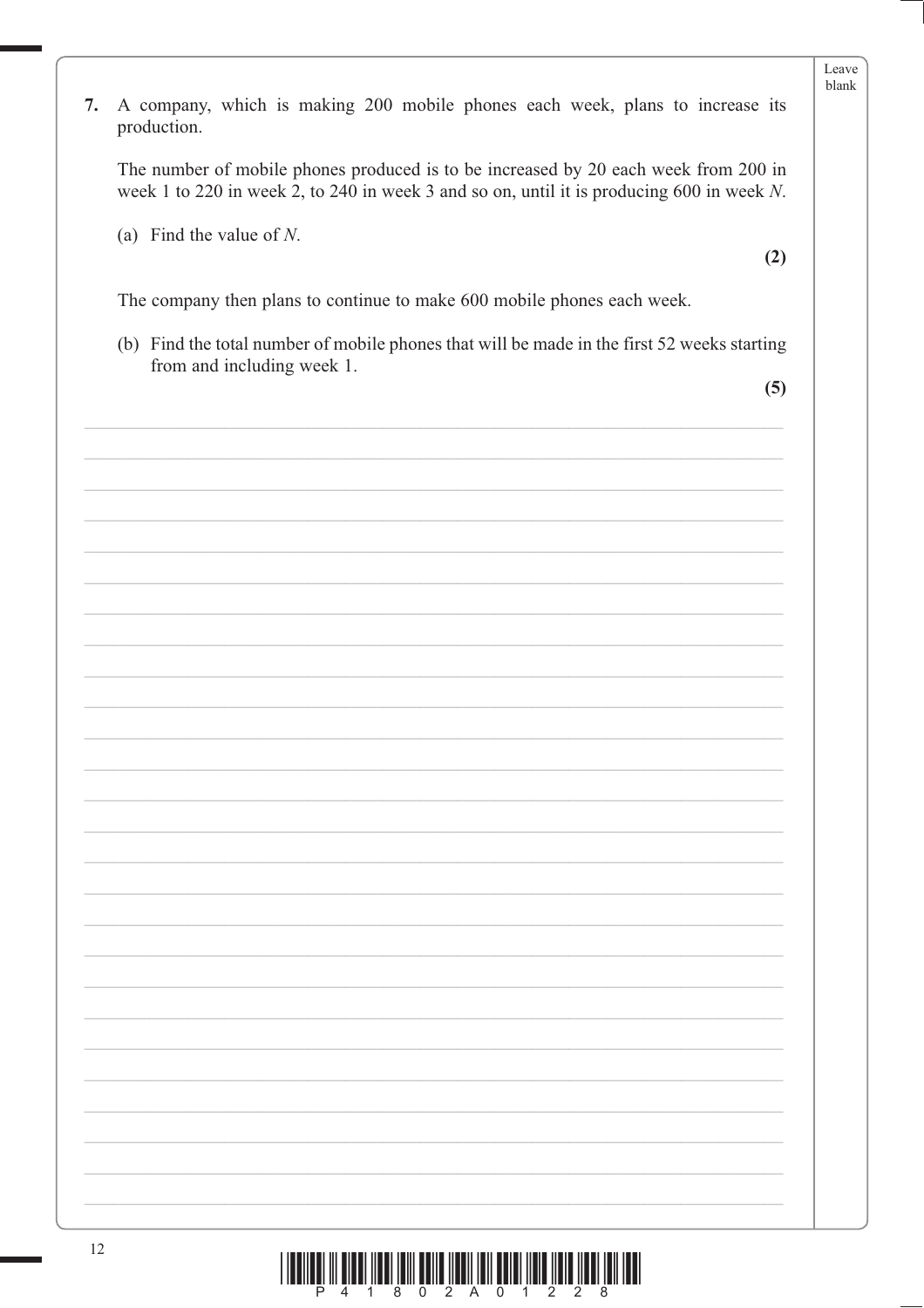| <b>Question 7 continued</b> |                 | Leave<br>blank |
|-----------------------------|-----------------|----------------|
|                             |                 |                |
|                             |                 |                |
|                             |                 |                |
|                             |                 |                |
|                             |                 |                |
|                             |                 |                |
|                             |                 |                |
|                             |                 |                |
|                             |                 |                |
|                             |                 |                |
|                             |                 |                |
|                             |                 |                |
|                             |                 |                |
|                             |                 |                |
|                             |                 |                |
|                             |                 |                |
|                             |                 |                |
|                             |                 |                |
|                             |                 |                |
|                             |                 |                |
|                             |                 |                |
|                             |                 |                |
|                             |                 |                |
|                             |                 | Q7             |
|                             | (Total 7 marks) |                |
|                             |                 | 13             |

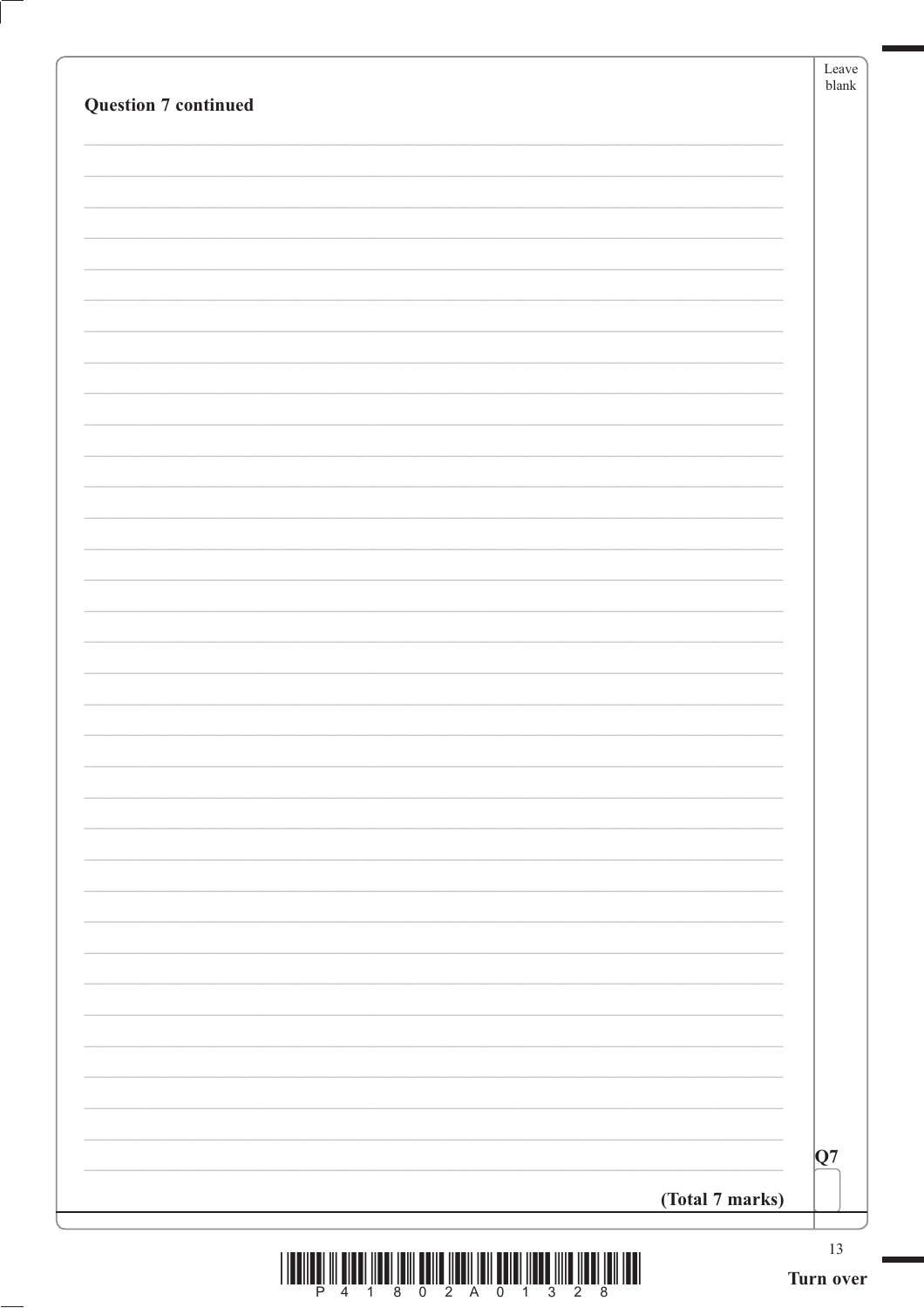





Figure 1 shows a sketch of the curve with equation  $y = f(x)$  where

 $f(x) = (x + 3)^2 (x - 1), \quad x \in$  $\mathbb R.$ 

The curve crosses the *x*-axis at  $(1, 0)$ , touches it at  $(-3, 0)$  and crosses the *y*-axis at  $(0, -9)$ 

(a) In the space below, sketch the curve *C* with equation  $y = f(x + 2)$  and state the coordinates of the points where the curve *C* meets the *x-*axis.

**(3)**

**(1)**

- (b) Write down an equation of the curve *C*.
- (c) Use your answer to part (b) to find the coordinates of the point where the curve *C* meets the *y*-axis.

**(2)**



**8.**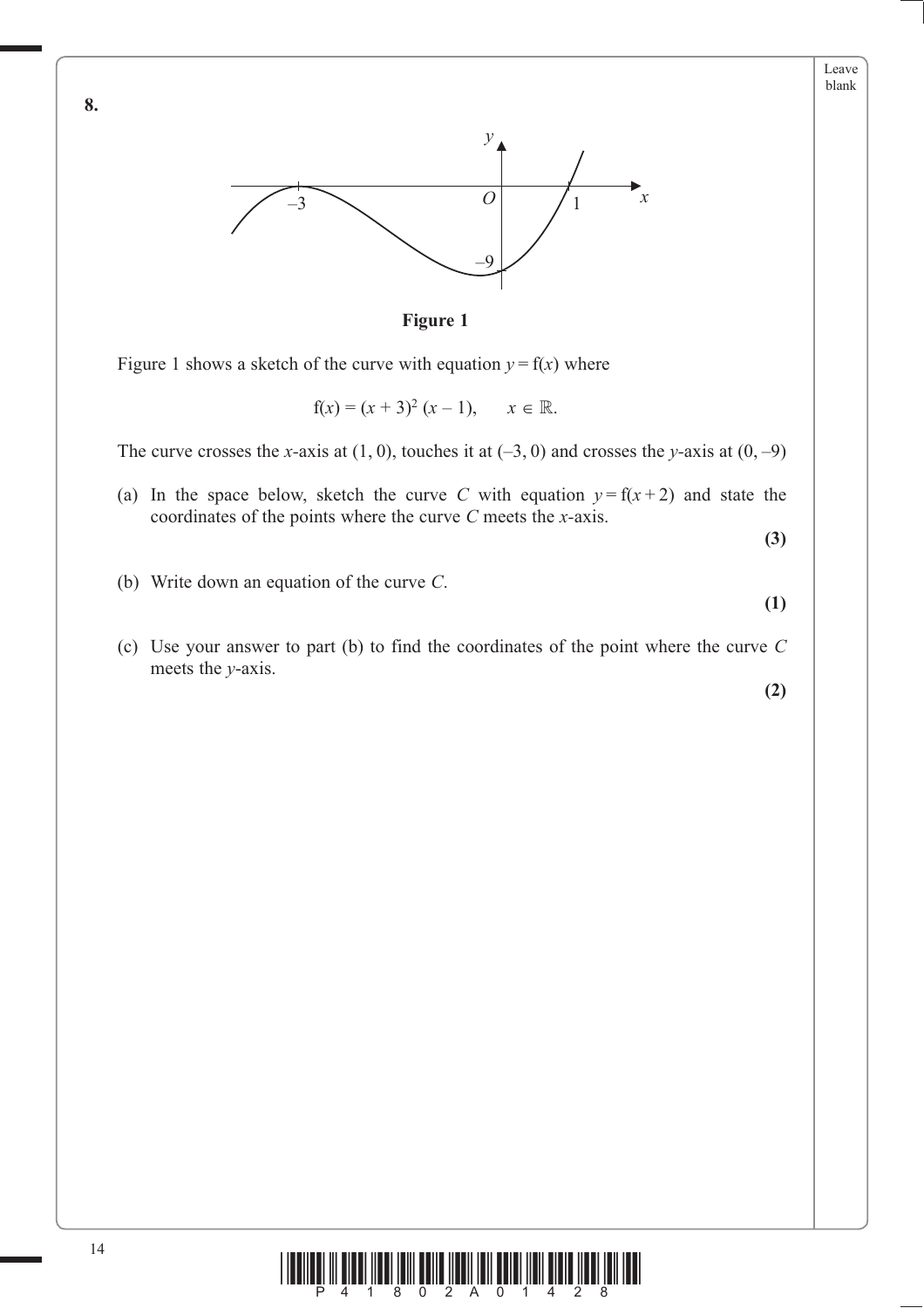|                             |           | Leave<br>${\it blank}$ |
|-----------------------------|-----------|------------------------|
| <b>Question 8 continued</b> |           |                        |
|                             |           |                        |
|                             |           |                        |
|                             |           |                        |
|                             |           |                        |
|                             |           |                        |
|                             |           |                        |
|                             |           |                        |
|                             |           |                        |
|                             |           |                        |
|                             |           |                        |
|                             |           |                        |
|                             |           |                        |
|                             |           |                        |
|                             |           |                        |
|                             |           |                        |
|                             |           |                        |
|                             |           |                        |
|                             |           |                        |
|                             |           |                        |
|                             |           |                        |
|                             |           |                        |
|                             |           |                        |
|                             |           |                        |
|                             |           |                        |
|                             |           |                        |
|                             |           |                        |
|                             |           |                        |
|                             |           |                        |
|                             |           |                        |
|                             |           |                        |
|                             |           | 15                     |
|                             | Turn over |                        |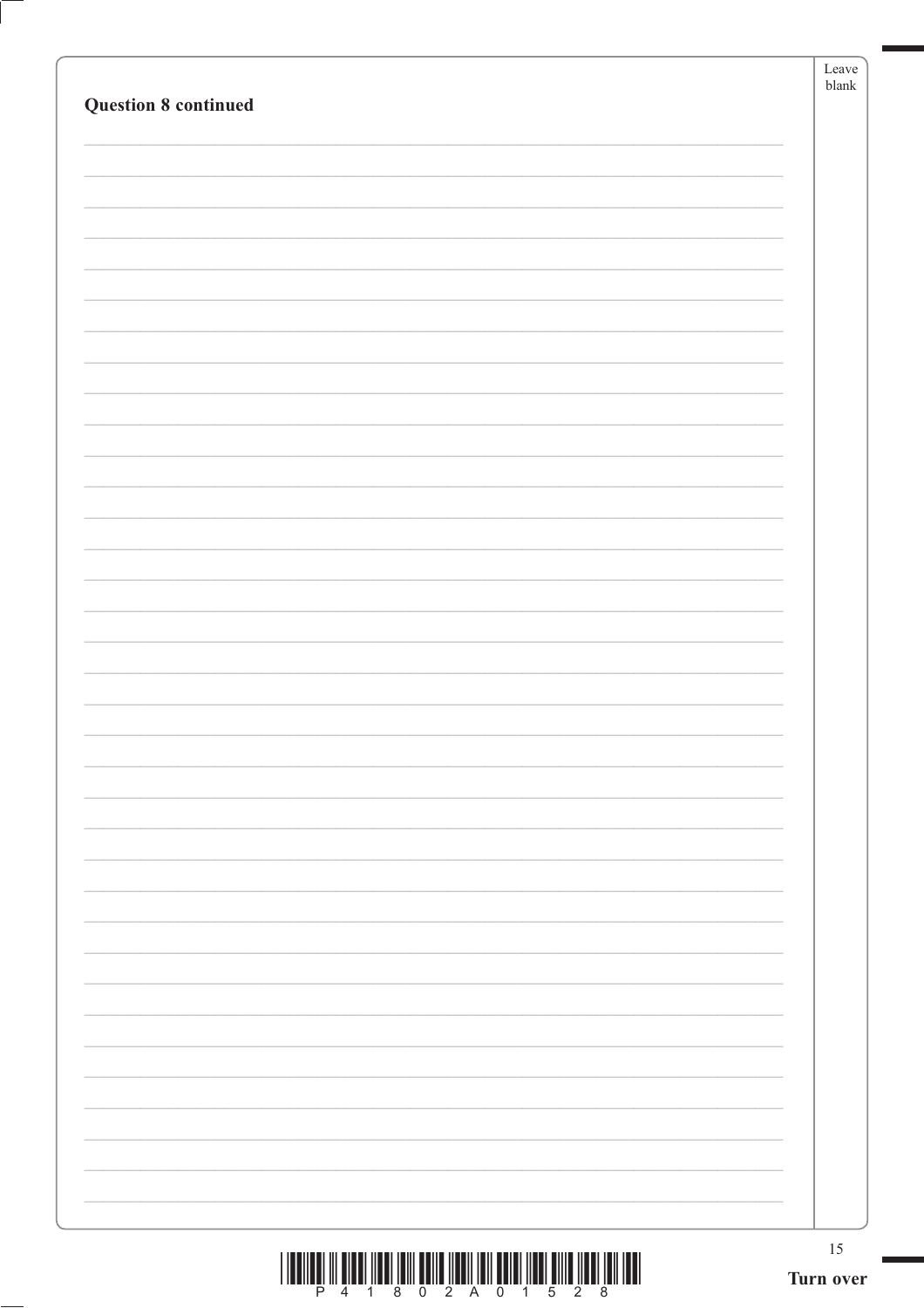|                                                                                                                                                                                                                                            | Leave         |
|--------------------------------------------------------------------------------------------------------------------------------------------------------------------------------------------------------------------------------------------|---------------|
|                                                                                                                                                                                                                                            | ${\tt blank}$ |
| <b>Question 8 continued</b>                                                                                                                                                                                                                |               |
|                                                                                                                                                                                                                                            |               |
|                                                                                                                                                                                                                                            |               |
|                                                                                                                                                                                                                                            |               |
|                                                                                                                                                                                                                                            |               |
|                                                                                                                                                                                                                                            |               |
|                                                                                                                                                                                                                                            |               |
|                                                                                                                                                                                                                                            |               |
|                                                                                                                                                                                                                                            |               |
|                                                                                                                                                                                                                                            |               |
|                                                                                                                                                                                                                                            |               |
|                                                                                                                                                                                                                                            |               |
|                                                                                                                                                                                                                                            |               |
|                                                                                                                                                                                                                                            |               |
|                                                                                                                                                                                                                                            |               |
|                                                                                                                                                                                                                                            |               |
|                                                                                                                                                                                                                                            |               |
|                                                                                                                                                                                                                                            |               |
|                                                                                                                                                                                                                                            |               |
|                                                                                                                                                                                                                                            |               |
|                                                                                                                                                                                                                                            |               |
|                                                                                                                                                                                                                                            |               |
|                                                                                                                                                                                                                                            |               |
|                                                                                                                                                                                                                                            |               |
|                                                                                                                                                                                                                                            |               |
|                                                                                                                                                                                                                                            |               |
|                                                                                                                                                                                                                                            |               |
|                                                                                                                                                                                                                                            |               |
|                                                                                                                                                                                                                                            |               |
|                                                                                                                                                                                                                                            |               |
|                                                                                                                                                                                                                                            |               |
|                                                                                                                                                                                                                                            |               |
|                                                                                                                                                                                                                                            |               |
|                                                                                                                                                                                                                                            |               |
|                                                                                                                                                                                                                                            |               |
|                                                                                                                                                                                                                                            |               |
|                                                                                                                                                                                                                                            |               |
|                                                                                                                                                                                                                                            |               |
|                                                                                                                                                                                                                                            |               |
|                                                                                                                                                                                                                                            |               |
|                                                                                                                                                                                                                                            |               |
|                                                                                                                                                                                                                                            |               |
|                                                                                                                                                                                                                                            |               |
|                                                                                                                                                                                                                                            |               |
|                                                                                                                                                                                                                                            |               |
|                                                                                                                                                                                                                                            |               |
|                                                                                                                                                                                                                                            |               |
|                                                                                                                                                                                                                                            |               |
|                                                                                                                                                                                                                                            |               |
|                                                                                                                                                                                                                                            |               |
| 16<br><u>t the common the mothers them a most member of the contract of the common them the contracts of the common the contracts of the common the contracts of the contracts of the contracts of the contracts of the contracts of t</u> |               |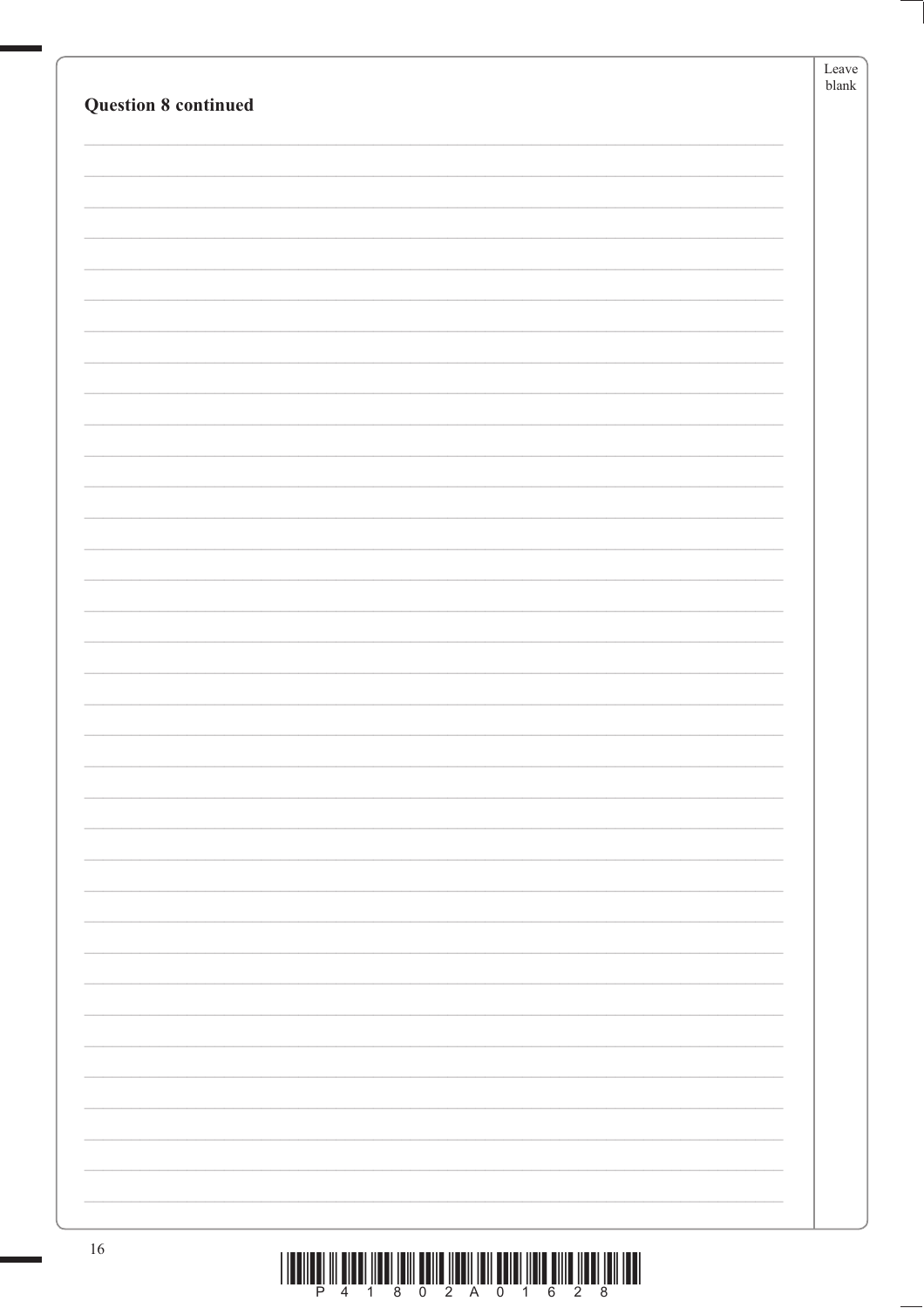Leave blank

|  | (Total 6 marks) |
|--|-----------------|
|  |                 |

|  | PU 1 |
|--|------|
|  |      |

**Q8**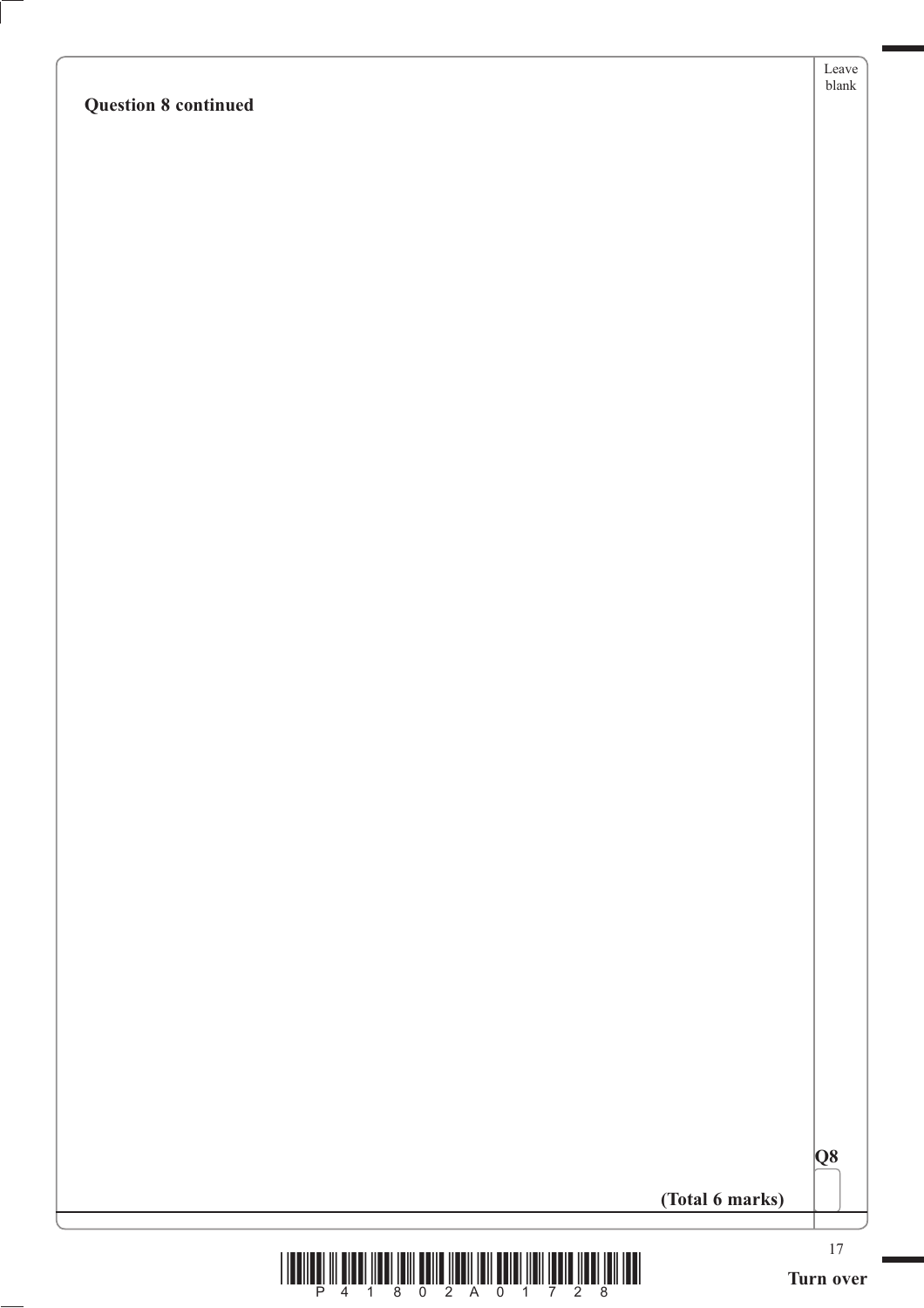$\mathbf{o}$ 

| Leave |
|-------|
| hlank |

| $\overline{z}$<br>$f'(x) = \frac{(3 - x^2)^2}{x^2}, \quad x \neq 0$        |     |
|----------------------------------------------------------------------------|-----|
| $f'(x) = 9x^{-2} + A + Bx^2$ ,<br>(a) Show that                            |     |
| where $A$ and $B$ are constants to be found.                               | (3) |
| (b) Find $f''(x)$ .                                                        | (2) |
| Given that the point (-3, 10) lies on the curve with equation $y = f(x)$ , |     |
| (c) find $f(x)$ .                                                          | (5) |
|                                                                            |     |
|                                                                            |     |
|                                                                            |     |
|                                                                            |     |
|                                                                            |     |
|                                                                            |     |
|                                                                            |     |
|                                                                            |     |
|                                                                            |     |
|                                                                            |     |
|                                                                            |     |

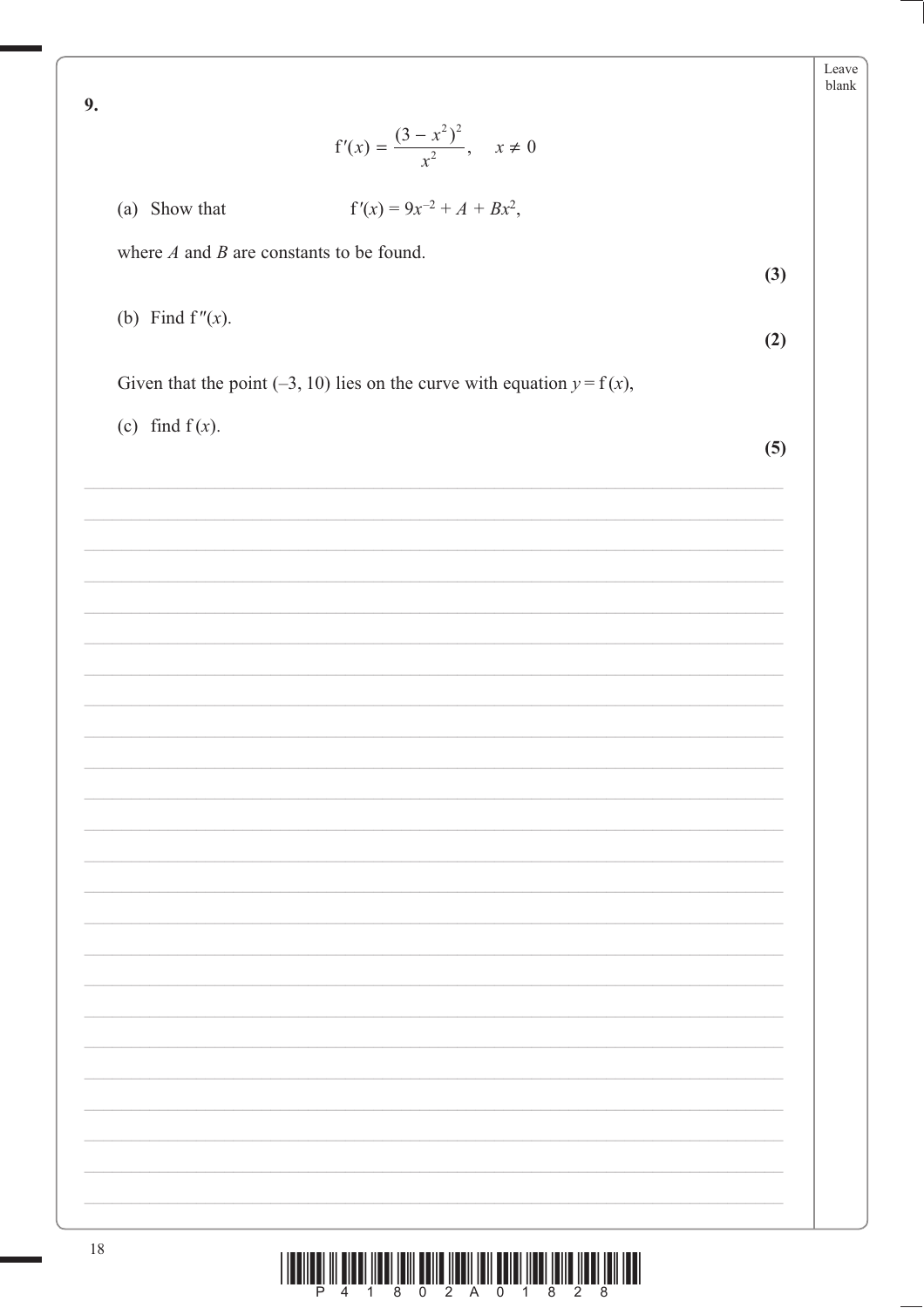| <b>Question 9 continued</b> | Leave<br>blank |
|-----------------------------|----------------|
|                             |                |
|                             |                |
|                             |                |
|                             |                |
|                             |                |
|                             |                |
|                             |                |
|                             |                |
|                             |                |
|                             |                |
|                             |                |
|                             |                |
|                             |                |
|                             |                |
|                             |                |
|                             |                |
|                             |                |
|                             |                |
|                             |                |
|                             |                |
|                             |                |
|                             |                |
|                             |                |
|                             |                |
|                             |                |
|                             |                |
|                             | Q <sub>9</sub> |
| (Total 10 marks)            |                |
|                             | $19\,$         |

Ĺ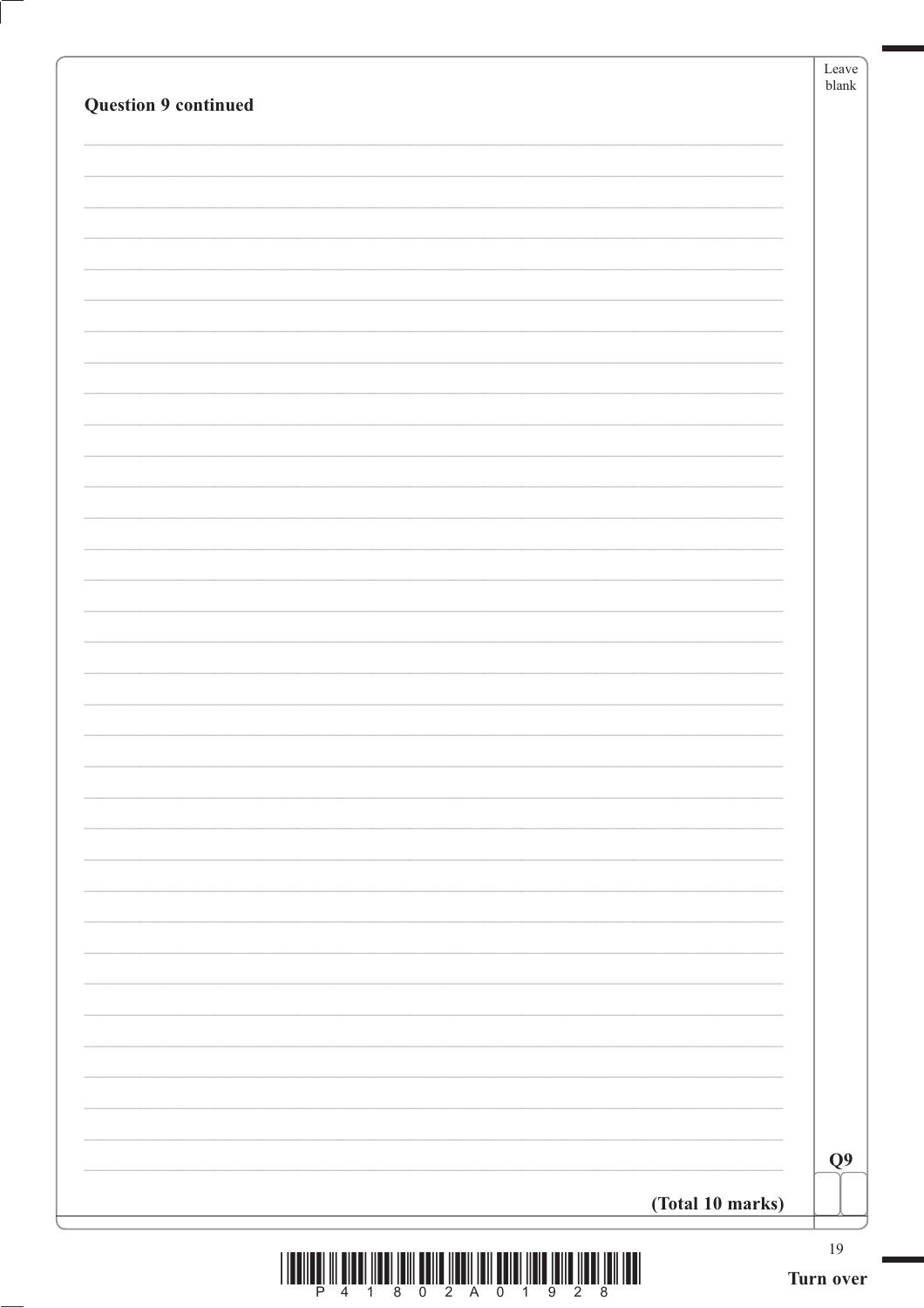| $\left\  \prod\limits_{2} \left\  \prod\limits_{A} \left\  \prod\limits_{0} \left\  \prod\limits_{2} \left\  \prod\limits_{A} \left\  \prod\limits_{B} \right\  \right\  \right\  \right\  \right\ $<br>$\frac{1}{2}$ $\frac{1}{8}$<br>W<br>Ē<br>$\overline{8}$<br>$\overline{2}$<br>$\overline{4}$<br>$\overline{0}$<br>$\overline{1}$ |
|-----------------------------------------------------------------------------------------------------------------------------------------------------------------------------------------------------------------------------------------------------------------------------------------------------------------------------------------|
|                                                                                                                                                                                                                                                                                                                                         |
|                                                                                                                                                                                                                                                                                                                                         |
|                                                                                                                                                                                                                                                                                                                                         |
|                                                                                                                                                                                                                                                                                                                                         |
|                                                                                                                                                                                                                                                                                                                                         |
|                                                                                                                                                                                                                                                                                                                                         |

10. Given the simultaneous equations

 $2x + y = 1$  $x^2 - 4ky + 5k = 0$ 

where  $k$  is a non zero constant,

(a) show that

 $x^2 + 8kx + k = 0$ 

Given that  $x^2 + 8kx + k = 0$  has equal roots,

(b) find the value of  $k$ .

(c) For this value of  $k$ , find the solution of the simultaneous equations.

 $(3)$ 

 $(3)$ 

 $(2)$ 

Leave blank

20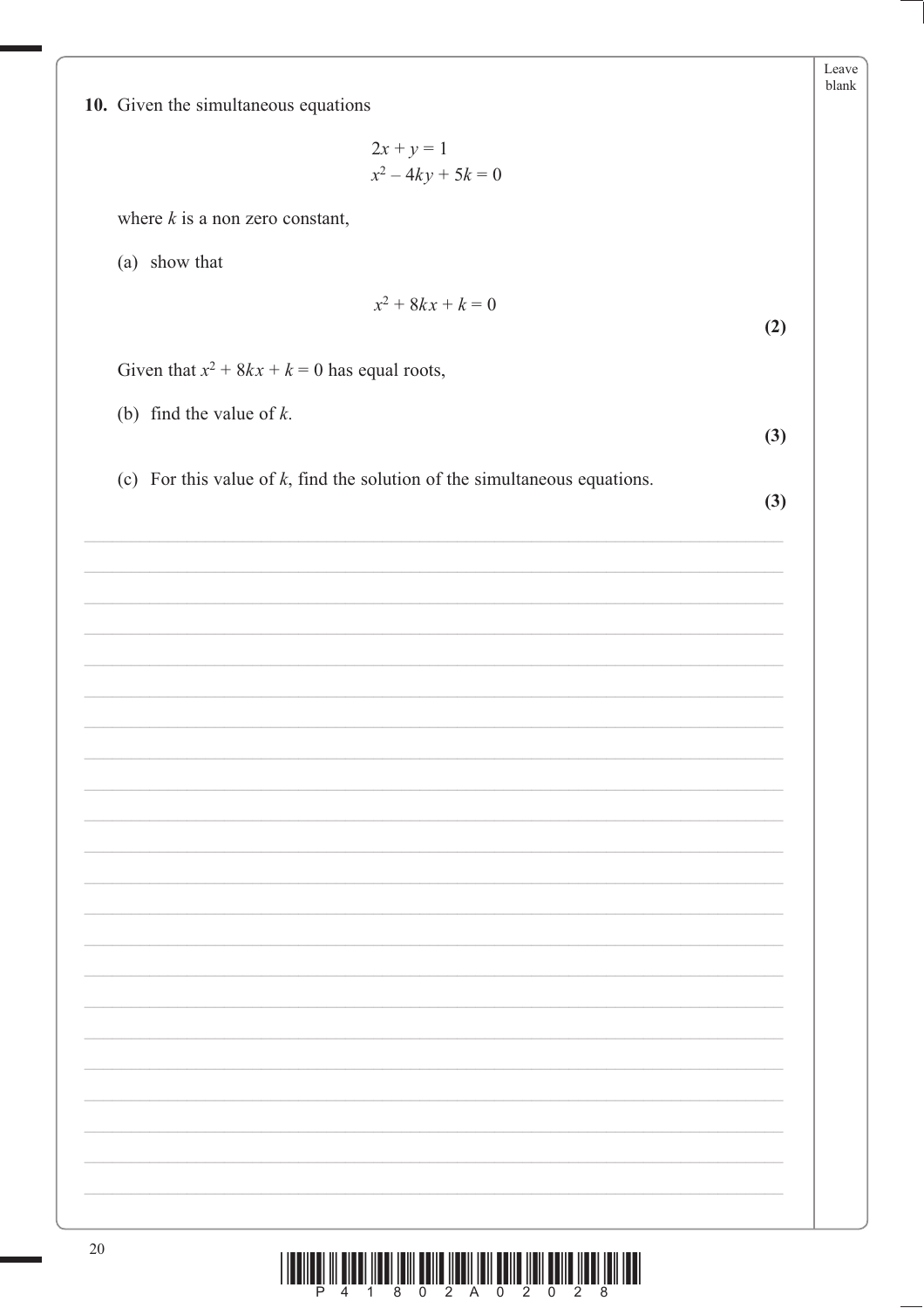| Question 10 continued | Leave<br>blank |
|-----------------------|----------------|
|                       |                |
|                       |                |
|                       |                |
|                       |                |
|                       |                |
|                       |                |
|                       |                |
|                       |                |
|                       |                |
|                       |                |
|                       |                |
|                       |                |
|                       |                |
|                       |                |
|                       | $21\,$         |
|                       | Turn over      |

 $\left( \right)$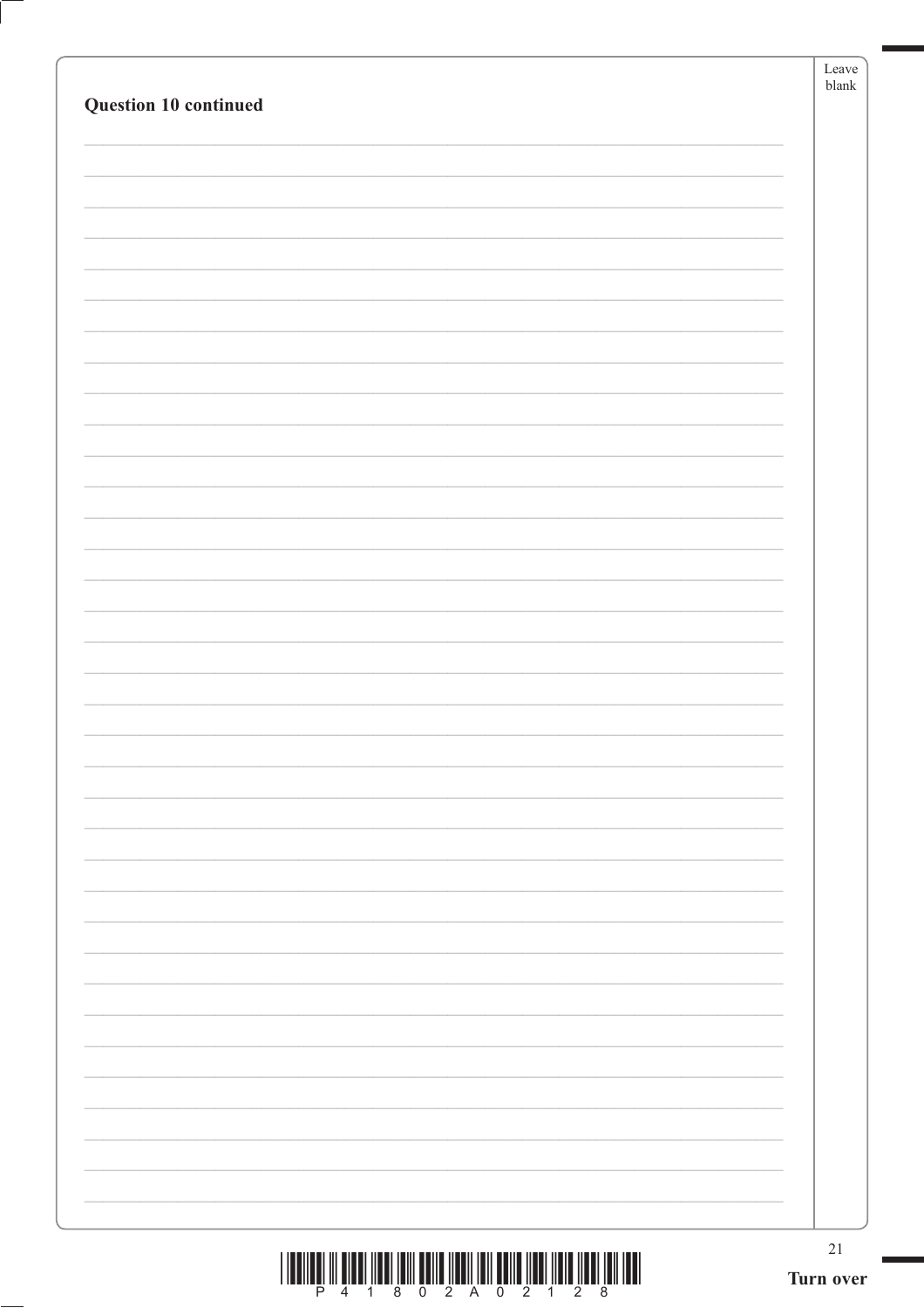|                       | Leave         |
|-----------------------|---------------|
|                       | ${\tt blank}$ |
| Question 10 continued |               |
|                       |               |
|                       |               |
|                       |               |
|                       |               |
|                       |               |
|                       |               |
|                       |               |
|                       |               |
|                       |               |
|                       |               |
|                       |               |
|                       |               |
|                       |               |
|                       |               |
|                       |               |
|                       |               |
|                       |               |
|                       |               |
|                       |               |
|                       |               |
|                       |               |
|                       |               |
|                       |               |
|                       |               |
|                       |               |
|                       |               |
|                       |               |
|                       |               |
|                       |               |
|                       |               |
|                       |               |
|                       |               |
|                       |               |
|                       |               |
|                       |               |
|                       |               |
|                       |               |
|                       |               |
|                       |               |
|                       |               |
|                       |               |
|                       |               |
|                       |               |
|                       |               |
|                       |               |
|                       |               |
|                       |               |
|                       |               |
|                       |               |
|                       |               |
|                       |               |
|                       |               |
|                       |               |
|                       |               |
|                       |               |
| 22                    |               |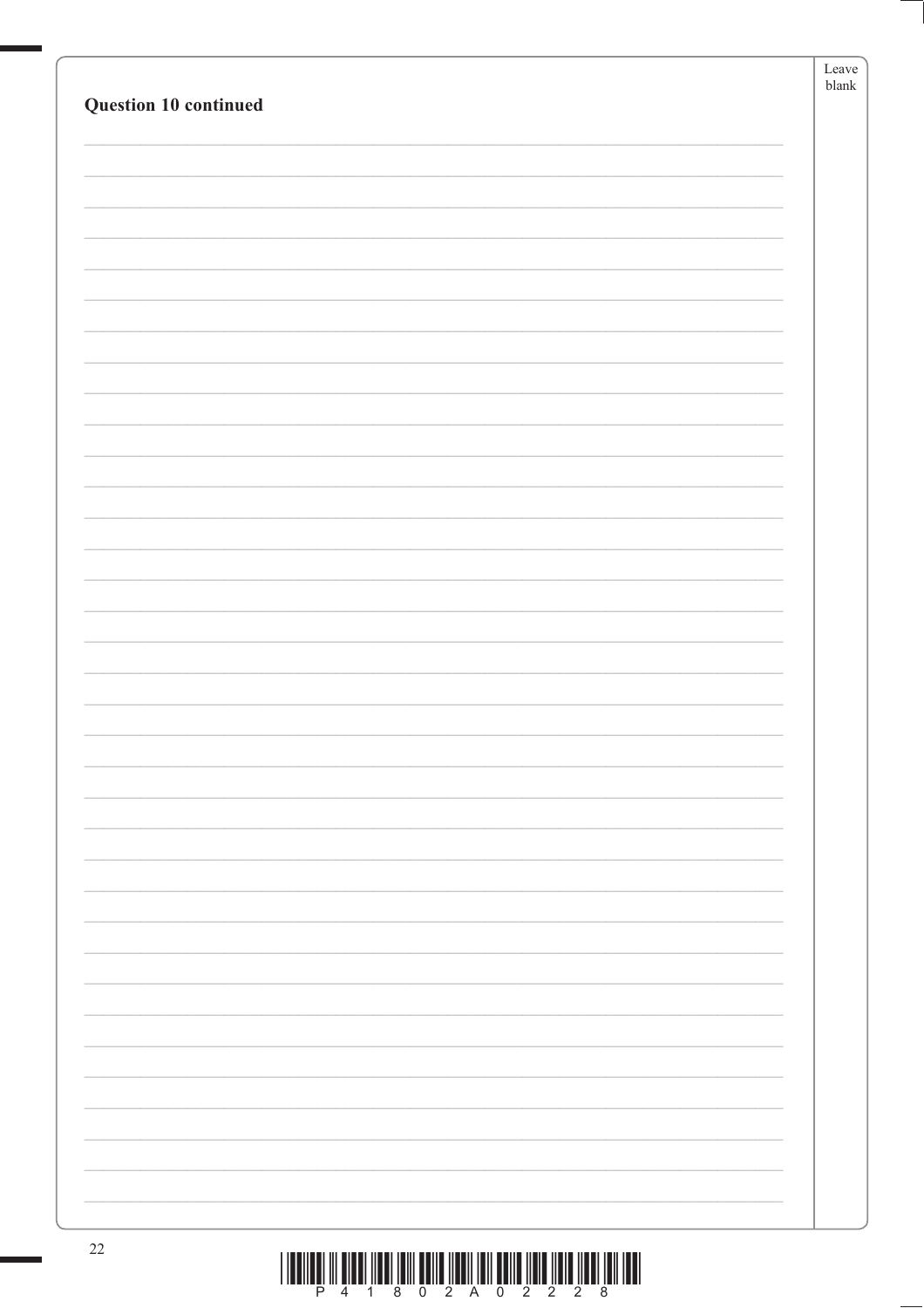|                       | Leave<br>$b$ lank |
|-----------------------|-------------------|
| Question 10 continued |                   |
|                       |                   |
|                       |                   |
|                       |                   |
|                       |                   |
|                       |                   |
|                       |                   |
|                       |                   |
|                       |                   |
|                       |                   |
|                       |                   |
|                       |                   |
|                       |                   |
|                       |                   |
|                       |                   |
|                       |                   |
|                       |                   |
|                       |                   |
|                       |                   |
|                       |                   |
|                       |                   |
|                       |                   |
|                       |                   |
|                       |                   |
|                       |                   |
|                       |                   |
|                       |                   |
|                       |                   |
|                       |                   |
|                       |                   |
|                       |                   |
|                       |                   |
|                       |                   |
|                       |                   |
|                       | $ Q10\rangle$     |
|                       |                   |
| (Total 8 marks)       |                   |
|                       | 23                |

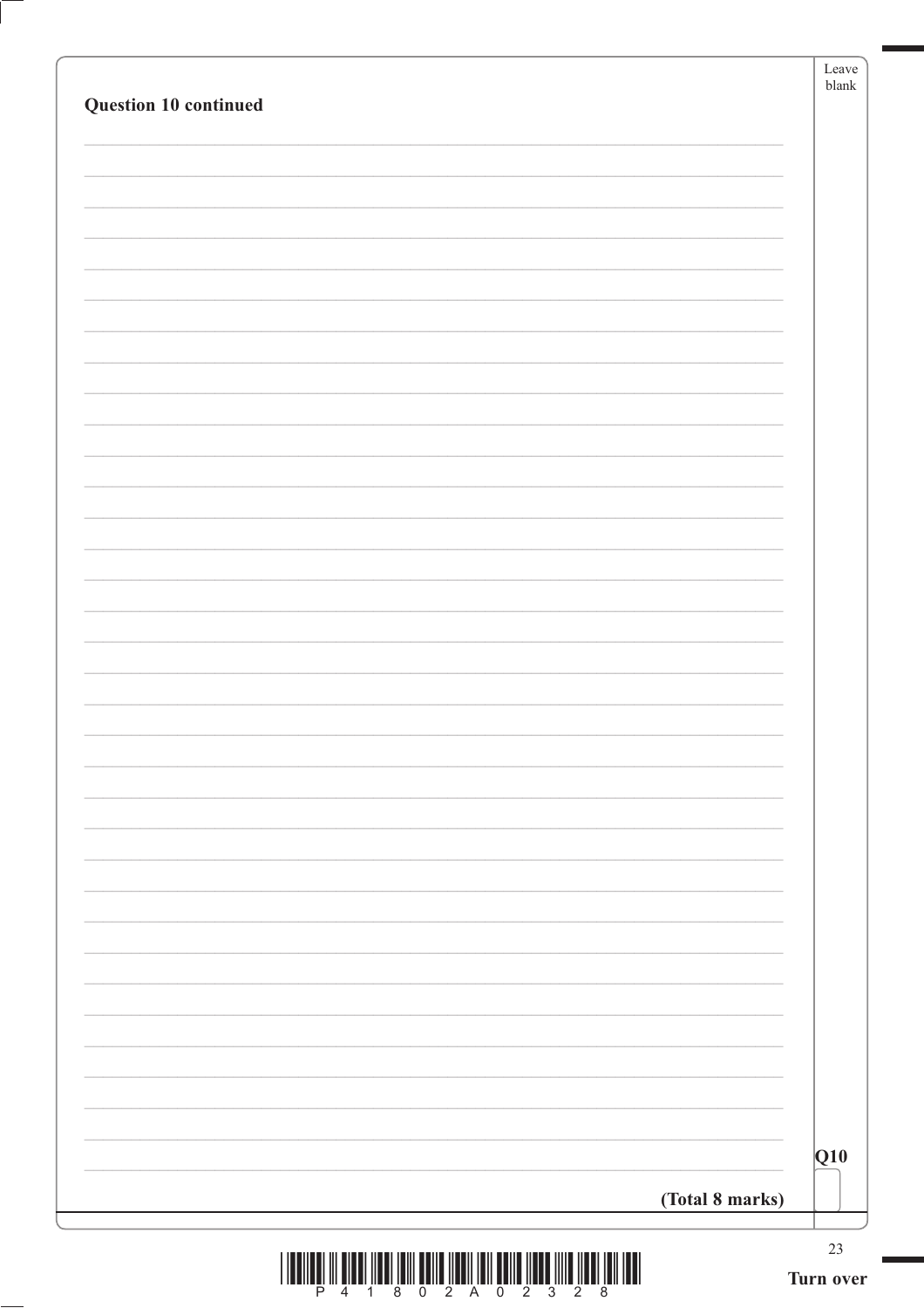

 $\begin{array}{c} \text{if} \ \text{if} \ \text{if} \ \text{if} \ \text{if} \ \text{if} \ \text{if} \ \text{if} \ \text{if} \ \text{if} \ \text{if} \ \text{if} \ \text{if} \ \text{if} \ \text{if} \ \text{if} \ \text{if} \ \text{if} \ \text{if} \ \text{if} \ \text{if} \ \text{if} \ \text{if} \ \text{if} \ \text{if} \ \text{if} \ \text{if} \ \text{if} \ \text{if} \ \text{if} \ \text{if} \ \text{if} \ \text{if} \ \text{if} \ \text{if} \ \text{$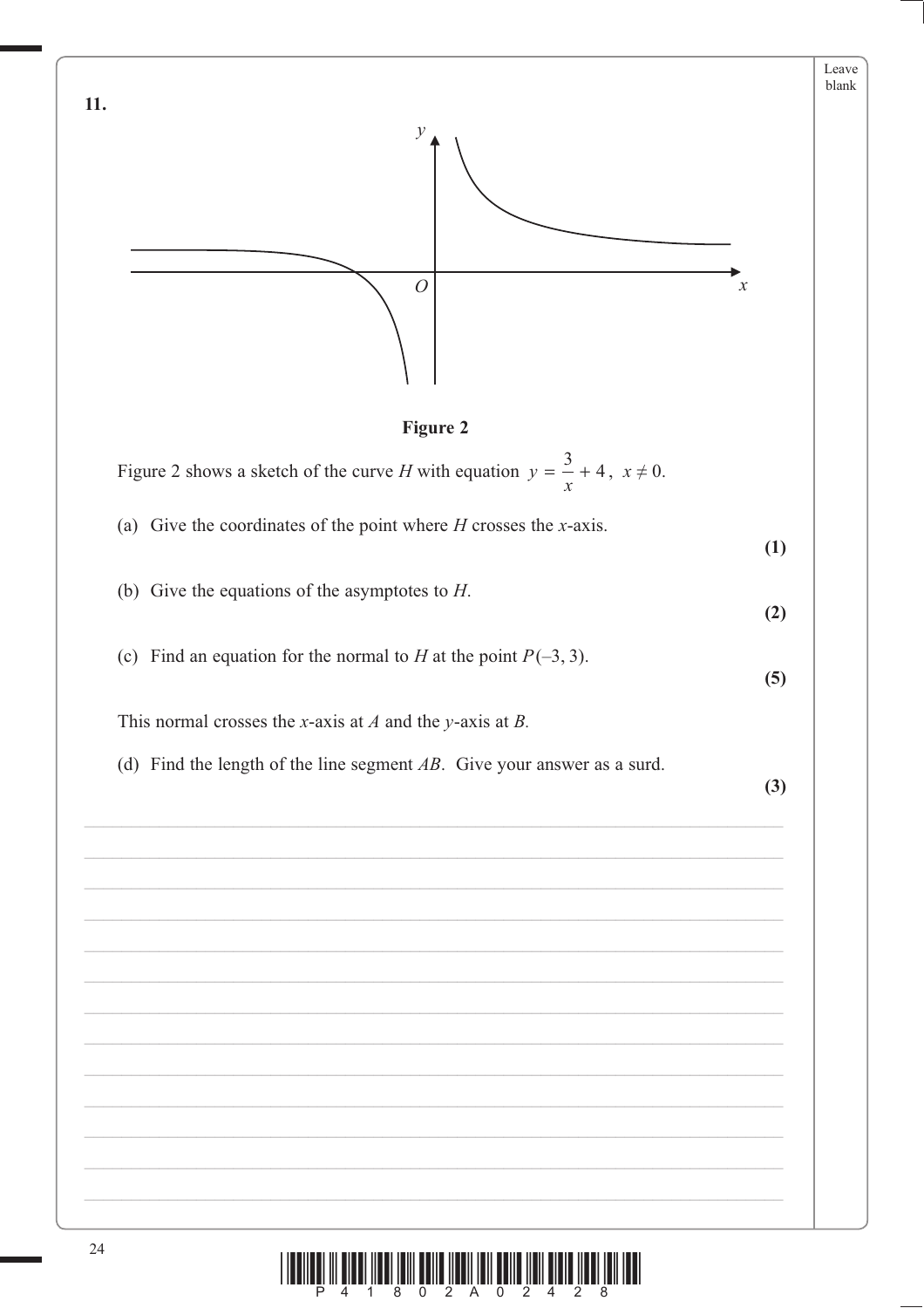|                       |           | Leave<br>${\it blank}$ |
|-----------------------|-----------|------------------------|
| Question 11 continued |           |                        |
|                       |           |                        |
|                       |           |                        |
|                       |           |                        |
|                       |           |                        |
|                       |           |                        |
|                       |           |                        |
|                       |           |                        |
|                       |           |                        |
|                       |           |                        |
|                       |           |                        |
|                       |           |                        |
|                       |           |                        |
|                       |           |                        |
|                       |           |                        |
|                       |           |                        |
|                       |           |                        |
|                       |           |                        |
|                       |           |                        |
|                       |           |                        |
|                       |           |                        |
|                       |           |                        |
|                       |           |                        |
|                       |           |                        |
|                       |           |                        |
|                       |           |                        |
|                       |           |                        |
|                       |           |                        |
|                       |           |                        |
|                       |           |                        |
|                       |           |                        |
|                       |           |                        |
|                       | Turn over | 25                     |
|                       |           |                        |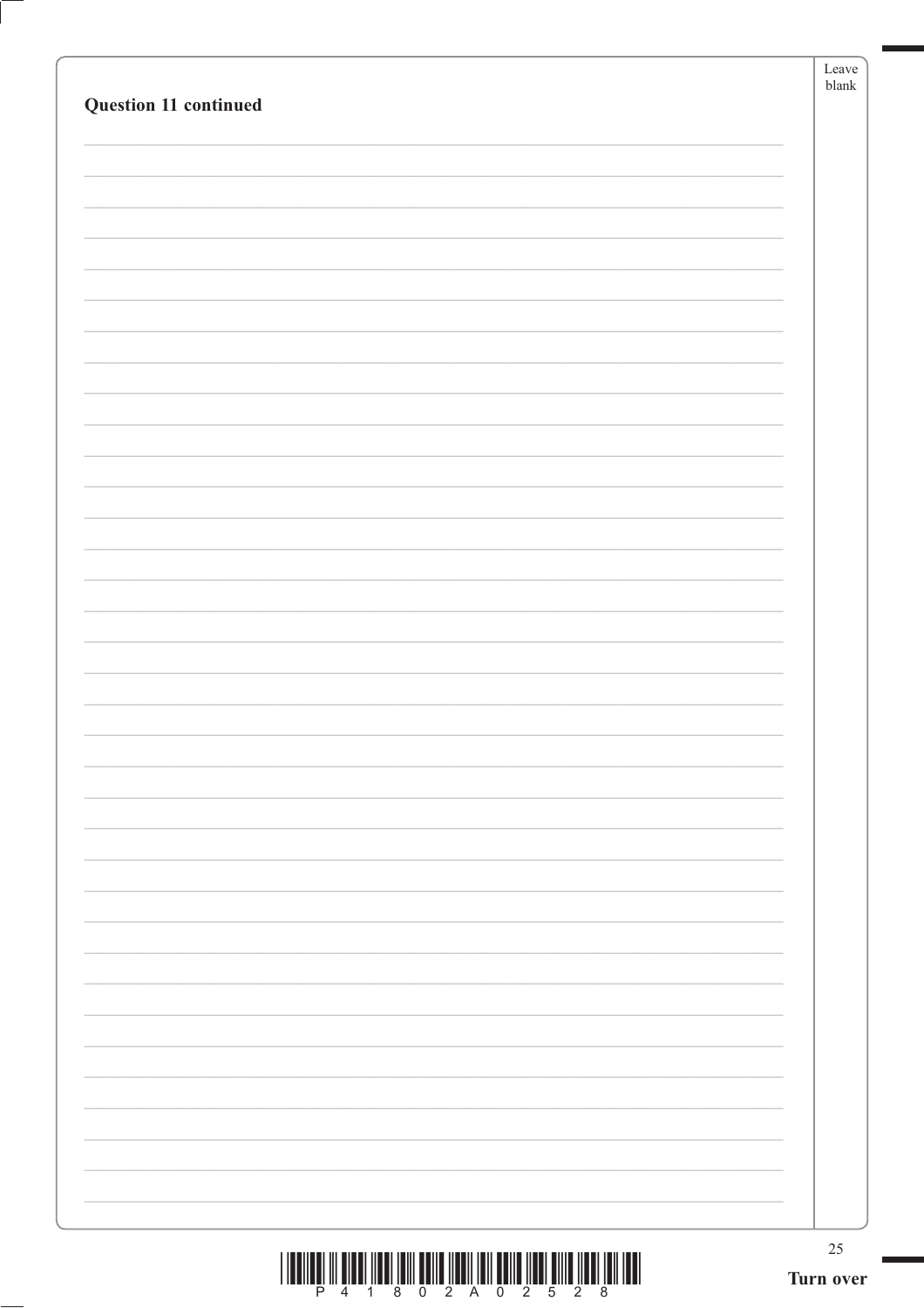|                                                                                                                                 | Leave<br>$b$ lank |
|---------------------------------------------------------------------------------------------------------------------------------|-------------------|
| Question 11 continued                                                                                                           |                   |
|                                                                                                                                 |                   |
|                                                                                                                                 |                   |
|                                                                                                                                 |                   |
|                                                                                                                                 |                   |
|                                                                                                                                 |                   |
|                                                                                                                                 |                   |
|                                                                                                                                 |                   |
|                                                                                                                                 |                   |
|                                                                                                                                 |                   |
|                                                                                                                                 |                   |
|                                                                                                                                 |                   |
|                                                                                                                                 |                   |
|                                                                                                                                 |                   |
|                                                                                                                                 |                   |
|                                                                                                                                 |                   |
|                                                                                                                                 |                   |
|                                                                                                                                 |                   |
|                                                                                                                                 |                   |
|                                                                                                                                 |                   |
|                                                                                                                                 |                   |
|                                                                                                                                 |                   |
|                                                                                                                                 |                   |
|                                                                                                                                 |                   |
|                                                                                                                                 |                   |
|                                                                                                                                 |                   |
|                                                                                                                                 |                   |
|                                                                                                                                 |                   |
|                                                                                                                                 |                   |
|                                                                                                                                 |                   |
|                                                                                                                                 |                   |
|                                                                                                                                 |                   |
|                                                                                                                                 |                   |
|                                                                                                                                 |                   |
|                                                                                                                                 |                   |
| 26<br><u>t the common the mothers them a most member of the contract of the common them the contracts of the common section</u> |                   |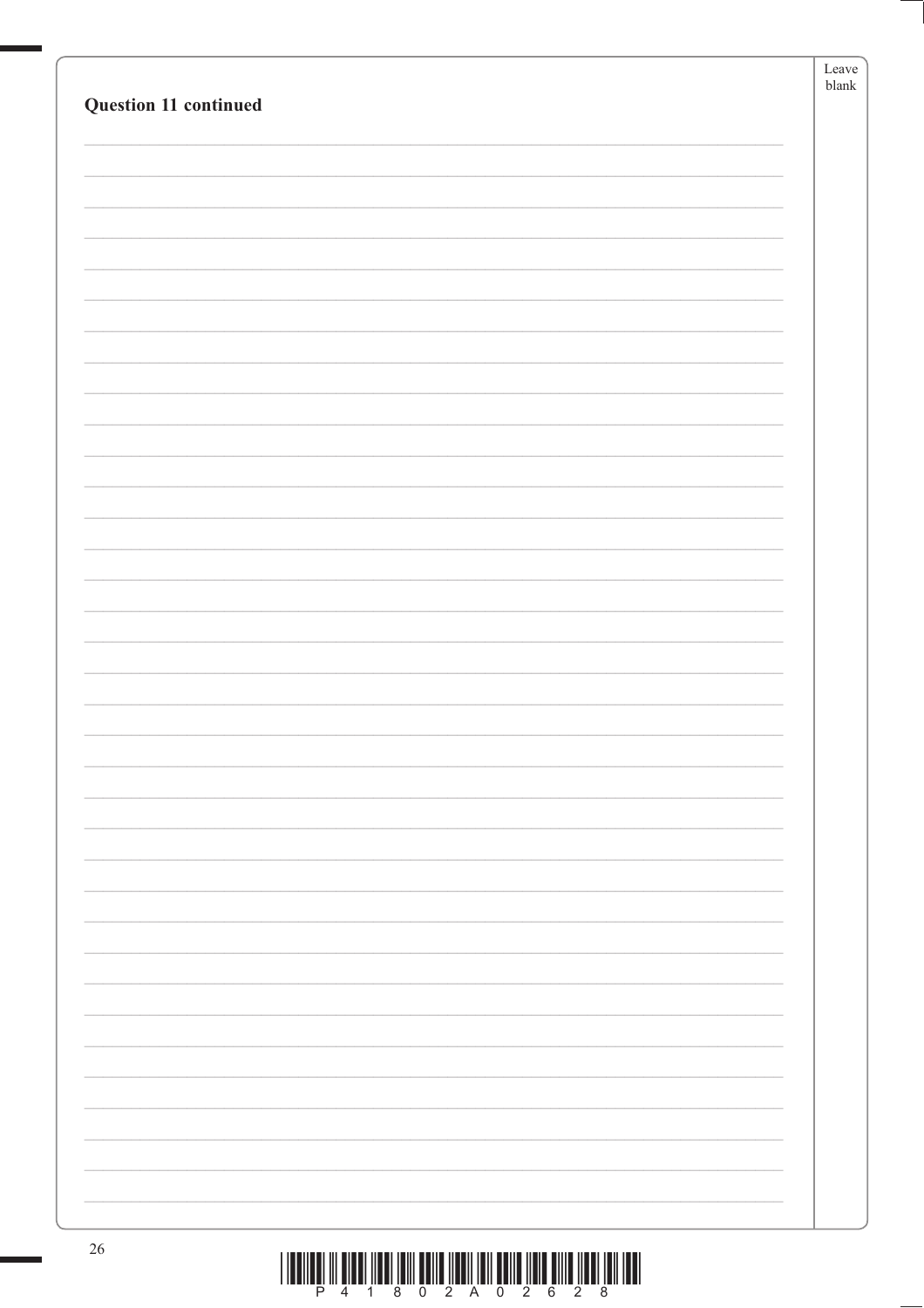|                       | $27\,$<br>Turn over |
|-----------------------|---------------------|
|                       |                     |
|                       |                     |
|                       |                     |
|                       |                     |
|                       |                     |
|                       |                     |
|                       |                     |
|                       |                     |
|                       |                     |
|                       |                     |
|                       |                     |
|                       |                     |
|                       |                     |
|                       |                     |
|                       |                     |
| Question 11 continued |                     |